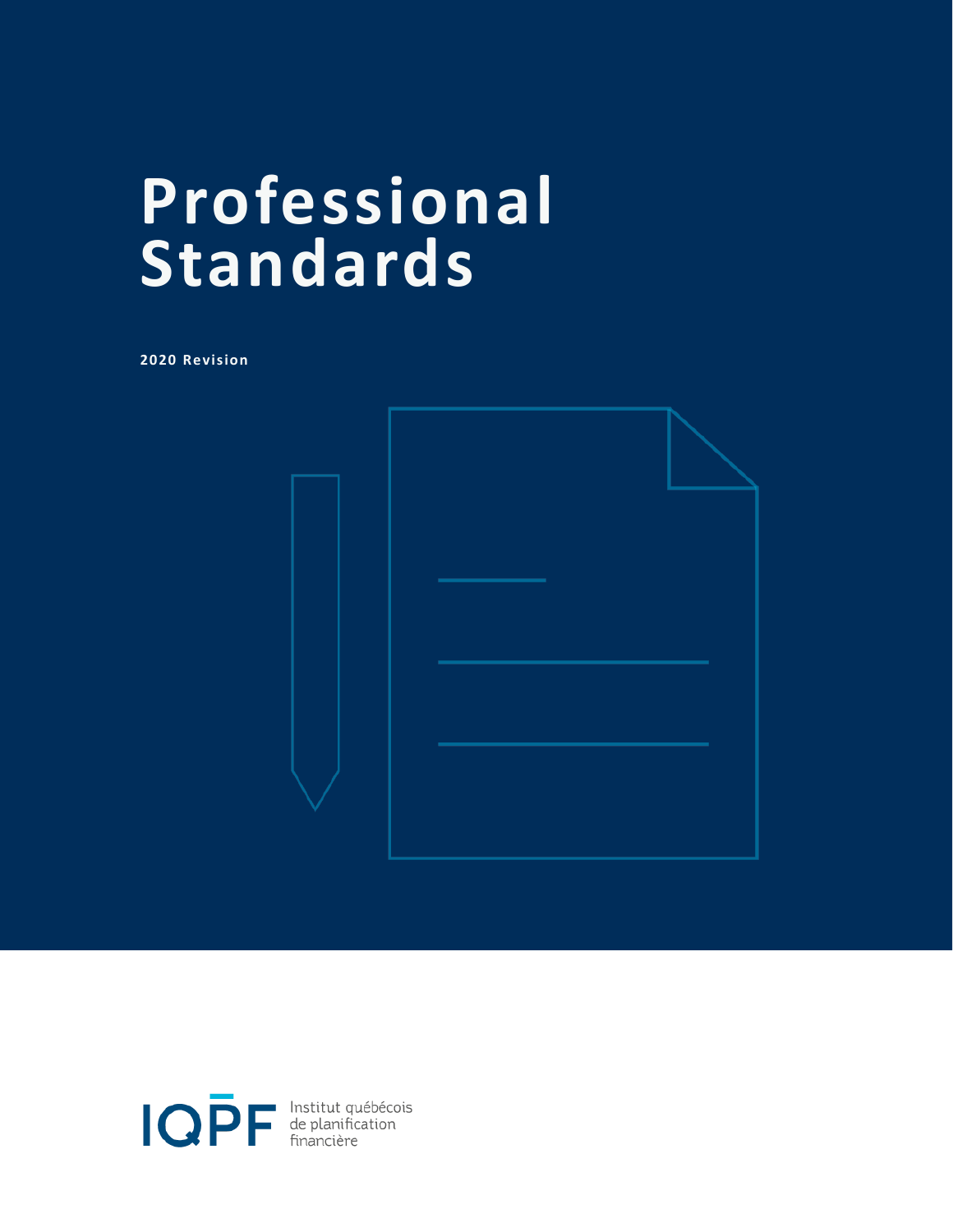

# **Introduction**

It was the adoption of the *Act respecting market intermediaries<sup>1</sup>* , in 1989, that led to the creation of the Institut québécois de planification financière (IQPF) and made Québec the first Canadian jurisdiction and the only one to date to adopt a law respecting financial planning. This led to the unique development of the profession in Québec, where educational and professional practice standards are the highest in North America.

<sup>&</sup>lt;sup>1</sup> Now the *Act respecting the distribution of financial products and services (CQLR, c. D-9.2).*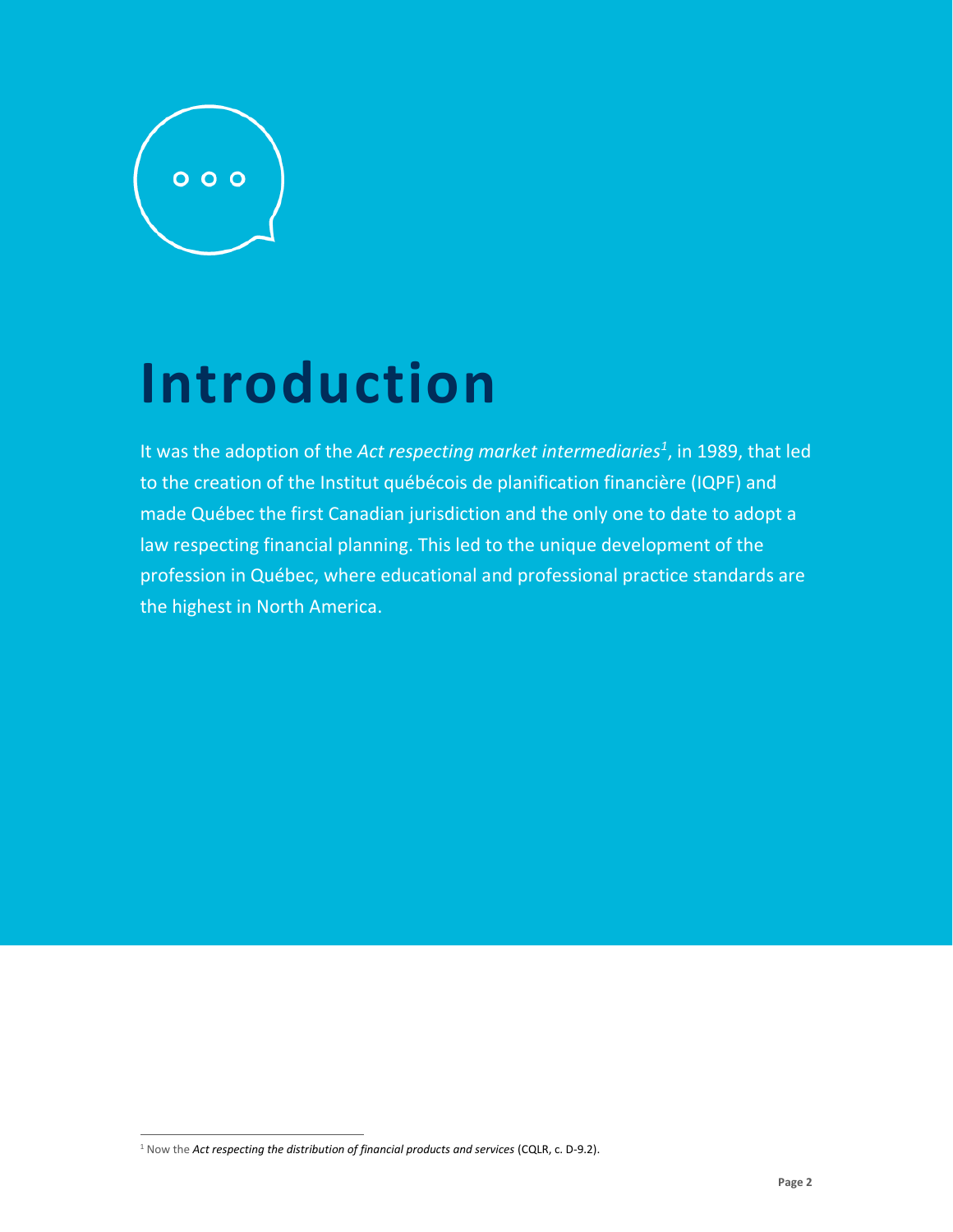#### **BACKGROUND**

The IQPF has been the driver of the professional and academic development of financial planning. It is its mission: to protect the personal finances of the public by training financial planners and establishing standards of professional practice.

In 1993, the IQPF created a professional training program that covers the seven financial planning areas in a systematic professional approach called the integrated personal financial planning process.

This desire to raise the standards in the discipline then led to the creation of a curriculum in the Québec university network that is the envy of many other Canadian jurisdictions!

It was Université Laval that started the ball rolling when it set up the first financial planning certificate program, in 1996. Many other programs have been created since then, and now it is possible to acquire the training required to practise financial planning in Québec at Université Laval, in the Université du Québec network, at the Canadian Securities Institute, at HEC Montréal and at McGill University.

Since 2005, an undergraduate degree or an equivalent combination of training and experience has been the minimum entry requirement for the profession.

In 2010, the IQPF created the Executive Program, for experienced professionals who hold an undergraduate degree recognized in Québec. This is an intensive online course that provides the prerequisites for the professional training course that leads to the financial planner diploma.

The IQPF and its builders have always striven to adopt an integrated, multi-disciplinary approach to financial planning, which everyone agrees constitutes the value of this profession and makes it unique. In 2009, with the goal of improving the consistency of standards across Canada and making financial planning a fully established profession, the IQPF concluded a memorandum of understanding with the Financial Planning Standards Council (FPSC), now known as FP Canada. This first agreement simplified the process authorizing the practice of the profession among jurisdictions and marked the beginning of a cooperative effort that has grown over the years and continues today.

In 2014, the IQPF overhauled its brand image with a new, modern logo in colours that illustrate the trust, professionalism and accessibility of the IQPF and financial planning professionals. The visual image is strong, in keeping with the IQPF's values of commitment, excellence, integrity, diligence and transparency.

The IQPF has embraced new technologies: since 2008, the content of La Collection de l'IQPF has been available online through the Solution IQPF. In 2015, the IQPF launched a mobile app for the projection assumption standards, including several calculators. In 2016, the IQPF's official magazine, La Cible, followed suit and went digital.

Buoyed by these decades of history, the IQPF continues to move forward, playing a role that is as essential today as it was in 1989. Consumers' needs are always changing, the tax and financial environment is complex, social programs are regularly threatened, regulations change constantly and the population is aging. In these circumstances, integrated personal financial planning established by a welltrained and competent professional is essential to create, grow and manage Quebecers' wealth.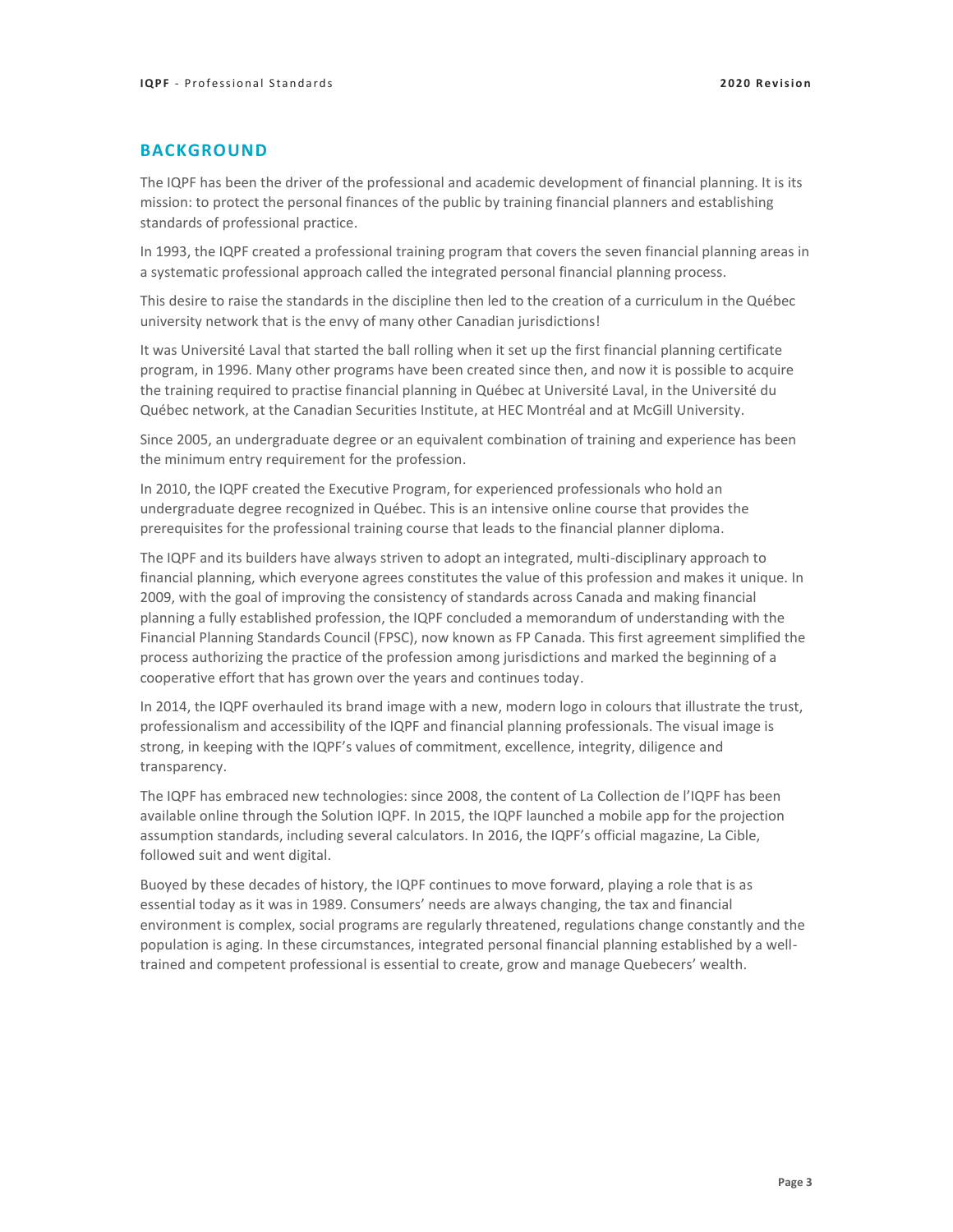# **ROLE OF THE IQPF**

Motivated by its vision of being the benchmark of personal finances through the official recognition of the profession of financial planner, the IQPF is always raising the standards for professionals who bear the title.

It plays an important role, first of all, by assuring the public that all holders of the professional title have had to pass a rigorous examination that covers every financial planning area, using a proven analysis process. But beyond providing access to the professional title, it is also the IQPF's responsibility to design and set up training programs to provide its members with heightened skills in a constantly changing world.

Resolutely turned towards the future, and determined to continue to be the spearhead of the profession, the IQPF is also attentive to behavioural finance and artificial intelligence and will ensure that the needs of consumers and financial planners in these areas are met.

The IQPF is also the only organization reserved exclusively to financial planners. It promotes financial planning and the critical role that financial planners play in the financial health of Quebecers.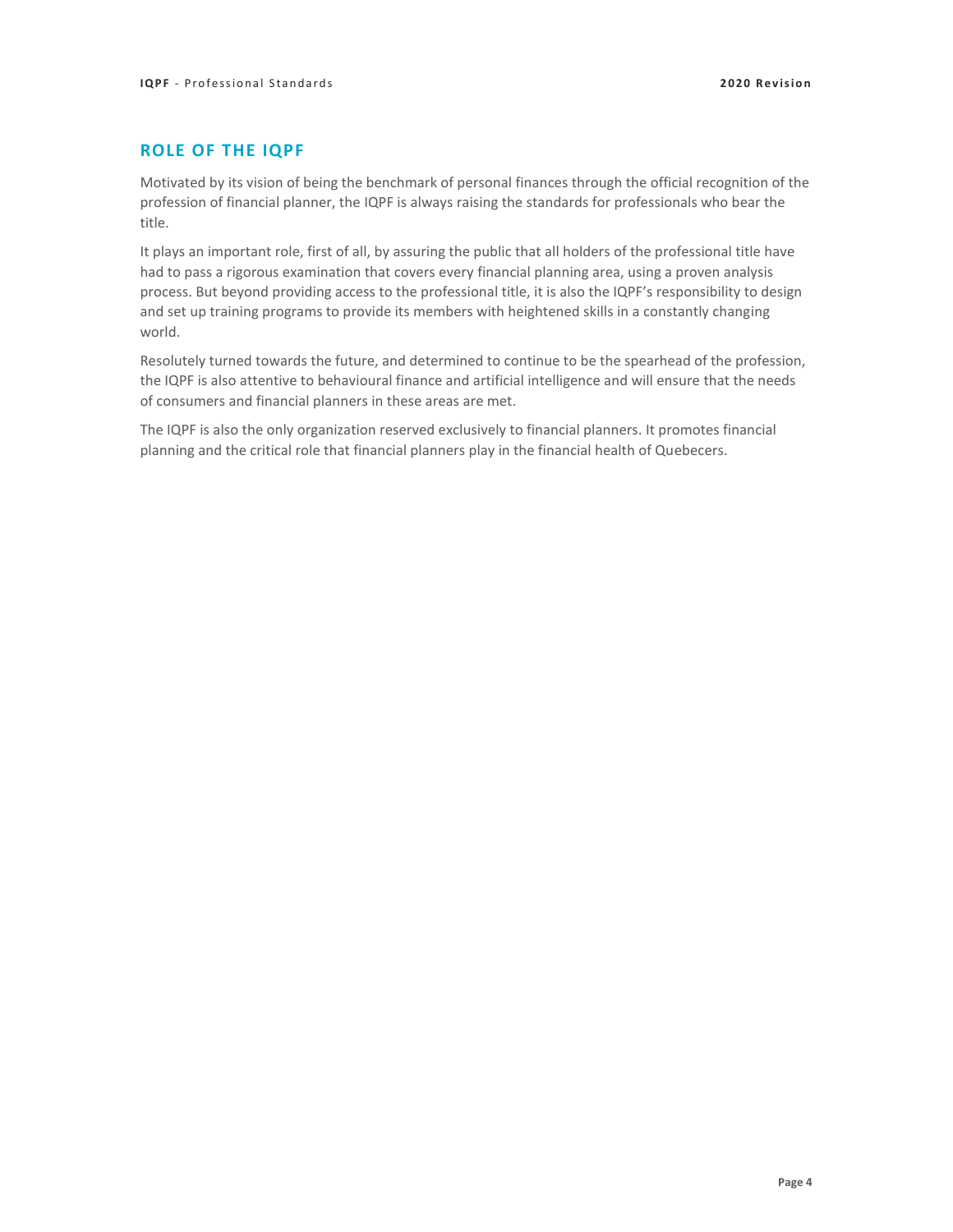## **OVERSIGHT OF THE PROFESSIONAL FINANCIAL PLANNING PRACTICE**

In Québec, the *Autorité des marchés financiers* (AMF) oversees the insurance sector, securities, derivative instruments, deposit institutions (other than banks) and the distribution of financial products and services. The AMF also lends its assistance to the consumers of financial products and services.

With regard to the distribution of financial products and services, the AMF delegates some of its powers to two self-regulatory organizations: the *Chambre de la sécurité financière* (CSF) and the *Chambre de l'assurance de dommages* (ChAD). As such, the CSF enforces the professional development requirements for licence holders in several disciplines and governs their professional conduct.

| <b>Discipline</b>                                                         | Professional<br>development | Professional<br>conduct |
|---------------------------------------------------------------------------|-----------------------------|-------------------------|
| Mutual fund dealer representative                                         | Yes                         | Yes                     |
| Representative in insurance of persons<br>(or financial security advisor) | Yes                         | Yes                     |
| Representative in group insurance of persons                              | Yes                         | Yes                     |
| Scholarship plan dealear representative                                   | Yes                         | Yes                     |
| <b>Financial planner</b>                                                  | N <sub>o</sub>              | $Yes*$                  |

#### **Chambre de la sécurité financièr e**

*\* Financial planners who are members of certain professional orders that have agreements with the AMF are governed by the code of professional conduct of that order.* 

Note that financial planning is the only discipline for which professional development is not subject to CSF control. Indeed, the IQPF is the sole body authorized to grant the financial planner designation, with the exclusive responsibility for the mandatory professional development for all financial planners in Québec.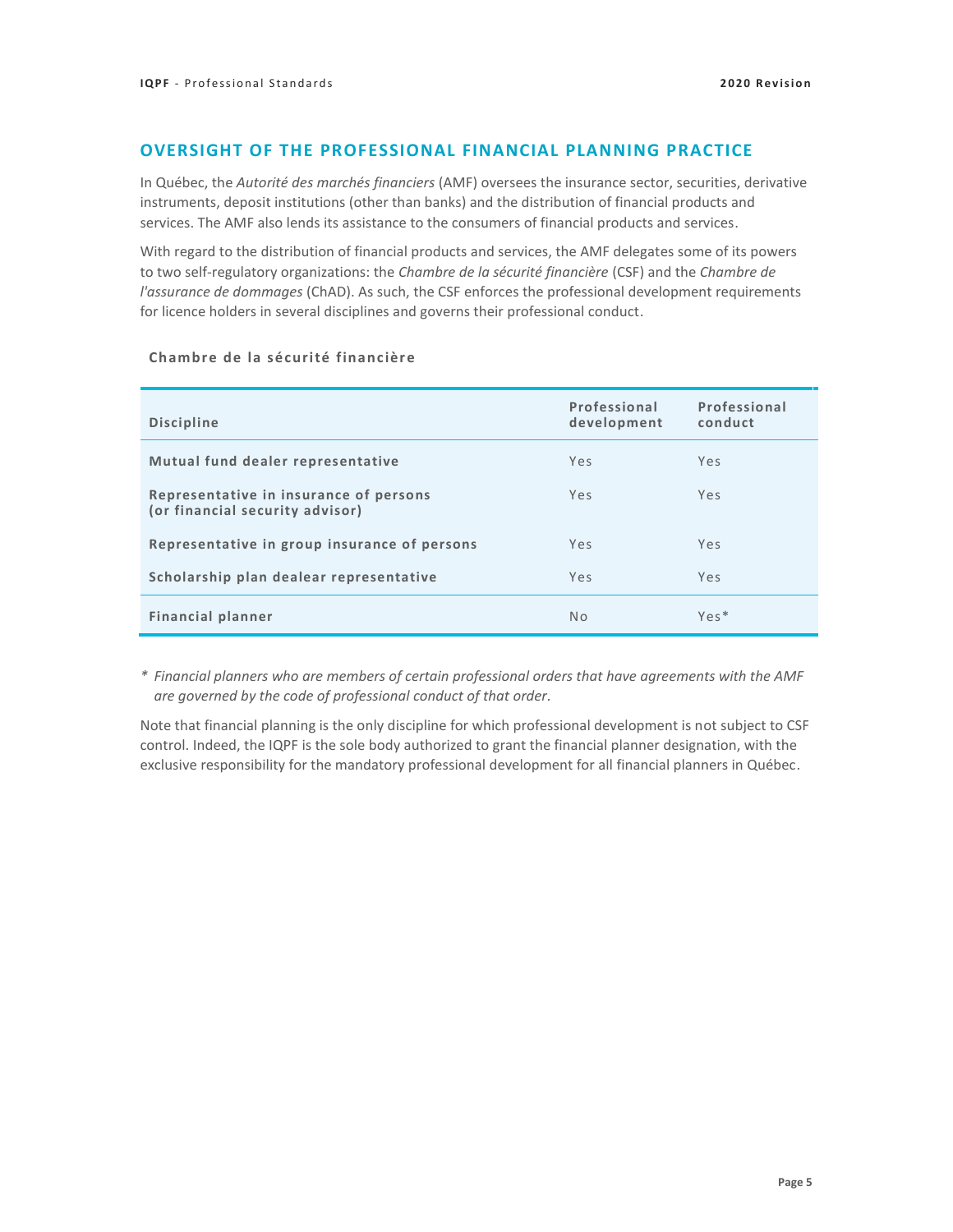Section 3 of the *Regulation respecting the compulsory professional development of financial planners* (CQLR, c D-9.2, r 14.1) states that "A financial planner must, in respect of any reference period, take part in professional development activities and accumulate 40 PDUs apportioned as follows:

- **1)** 15 PDUs related to training activities developed and provided by or in partnership with the IQPF involving integrated financial planning in the following 7 areas:
	- finance;
	- taxation;
	- legal aspects;
	- retirement planning;
	- estate planning;
	- investment;
	- insurance;
- **2)** 15 PDUs related to training activities recognized by the Authority or developed and provided by a recognized supplier in one or more of the 7 areas listed in subparagraph 1; and
- **3)** 10 PDUs related to training activities recognized by the Authority or developed and provided by a recognized supplier in subjects pertaining to compliance with standards, ethics and business conduct, including 5 PDUs related directly to financial planning.

At the end of every second reference period, the 10 PDUs that the financial planner must accumulate under subparagraph 3 of the first paragraph are to include 5 PDUs related to a training activity developed and provided by or in partnership with the IQPF in subjects pertaining to compliance with standards, ethics and business conduct or regarding developments in the rules of law governing financial planners."

The IQPF is then able to ensure that financial planners have access to training activities that cover all of the profession's areas of intervention and that they are able to uphold the strictest ethical standards.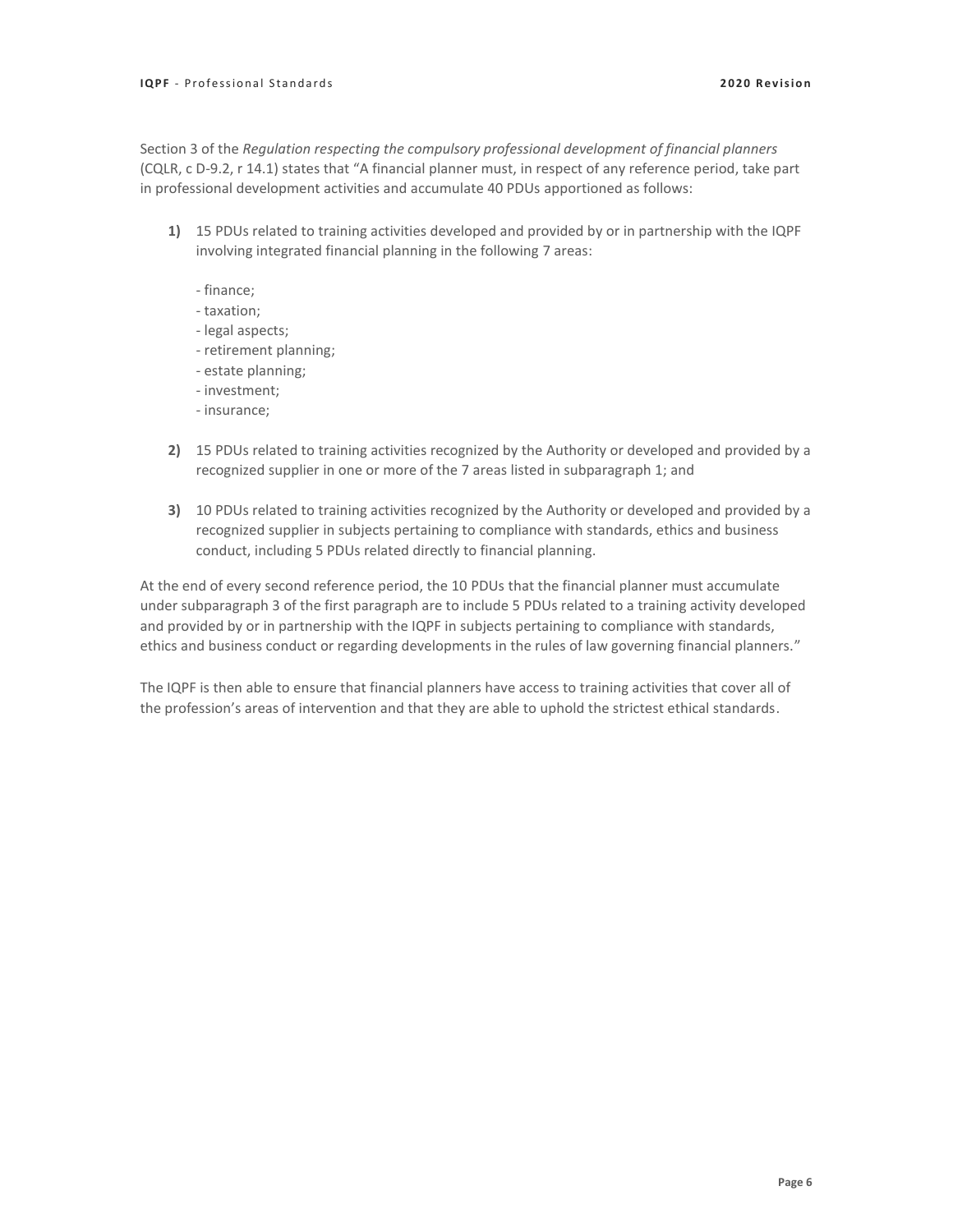# **THE FINANCIAL PLANNER TITLE AND THE PRACTICE OF FINANCIAL PLANNING**

Section 56 of the *Act respecting the distribution of financial products and services* (CQLR, c. D-9.2) restricts the use of the financial planner title and the offer of financial planning services. "Subject to section 60, no person may use the title of financial planner or purport to offer financial planning services without holding the appropriate certificate issued by the Authority.

**Similar titles** — The same rule applies with regard to the titles similar to the title of financial planner, and the abbreviations of those titles, determined by regulation."

The authority to grant an exclusive designation and provide professional training and development is only one aspect of the professional financial planning framework, however. The profession also requires a set of professional standards that can guarantee the protection that the Québec public both demands and deserves.

Like any representative defined in the *Act respecting the distribution of financial products and services*  (CQLR, c. D-9.2), financial planners are required to uphold the *Code of ethics of the Chambre de la sécurité financière*. There is, however, an exception concerning financial planners who are members of a professional order that has signed an agreement with the AMF and **who hold no certificates (product sales) issued by the AMF in a discipline other than financial planning.** These agreements must provide that the liability insurance imposed by the Order on its members and the provision relating to its indemnity fund cover the acts of members who use the title of financial planner. The *Code of ethics of the Chambre de la sécurité financière* does not apply in this case, since according to paragraph 2 of section 62 of the Act respecting the distribution of financial products and services, "Every act performed by a member as a financial planner within the scope of an agreement is deemed to be an act performed as a member of the order to which the member belongs." These professionals must nevertheless obtain the financial planner diploma granted by the IQPF to use the professional title and they must meet the professional development requirements.

Consumers are often confused and concerned by complexity and sheet number of choices to make with regard to the personal finances.

This vulnerability demands that clients have complete confidence in the financial planning professional who is advising them, who must, in return, submit to legitimately high expectations and the strict oversight of their professional competency. This is why financial planners must exercise their profession based on standards that go beyond the legal requirements imposed by the regulatory authorities.

It was with this in mind that the IQPF developed the Code of Ethics, which sets out eight ethical principles shared by financial planners. These principles are: duty of loyalty to the client; integrity; objectivity; competence; fairness; confidentiality; diligence; professionalism. Meanwhile, the competency profile defines the professional and practical skills that are essential to the professional practice of financial planning.

| <b>Professional skills</b> | <b>Practical skills</b>                                                                            |
|----------------------------|----------------------------------------------------------------------------------------------------|
| Exercising judgment        | Developing and maintaining technical skills and<br>knowledge in the seven financial planning areas |
| Knowing how to communicate | Using a financial planning approach recognized by<br>the IQPF                                      |
| Behaving ethically         |                                                                                                    |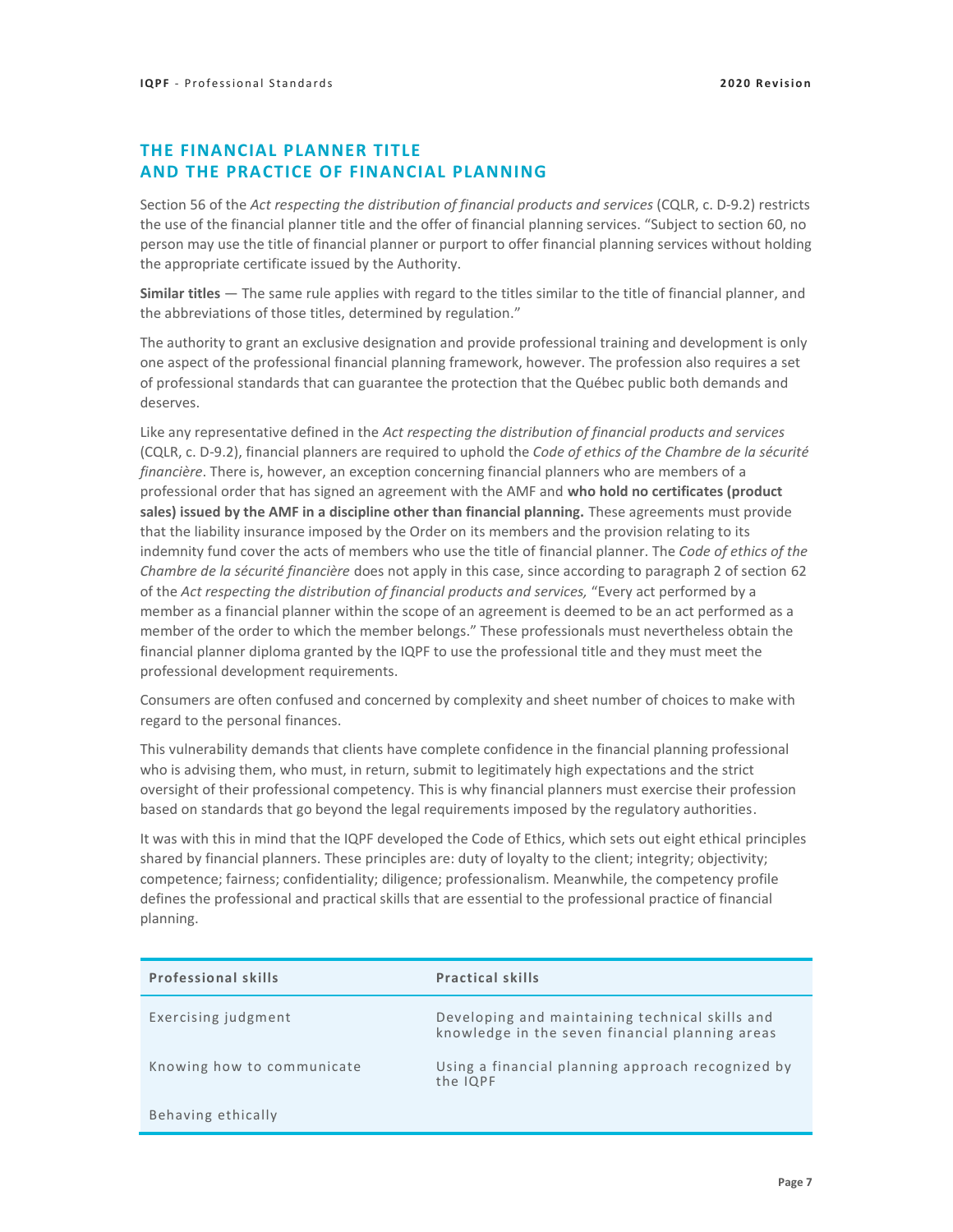

# **Financial Planner's Competency Profile**

Professional competency is a combination of knowledge, hard skills and soft skills expressed in a concrete work situation.*<sup>2</sup>* A professional's competency is measured by the extent of:

- Their proficiency in their fields of practice (knowledge)
- Their capacity to skilfully use that knowledge (hard skills)
- Their capacity to judge the limits of their competency (soft skills)
- Their behaviour in response to those limits (soft skills)

<sup>&</sup>lt;sup>2</sup> Translated from: Office québécois de la langue française, 2006, http://gdt.oqlf.gouv.qc.ca/ficheOqlf.aspx?Id Fiche=8365872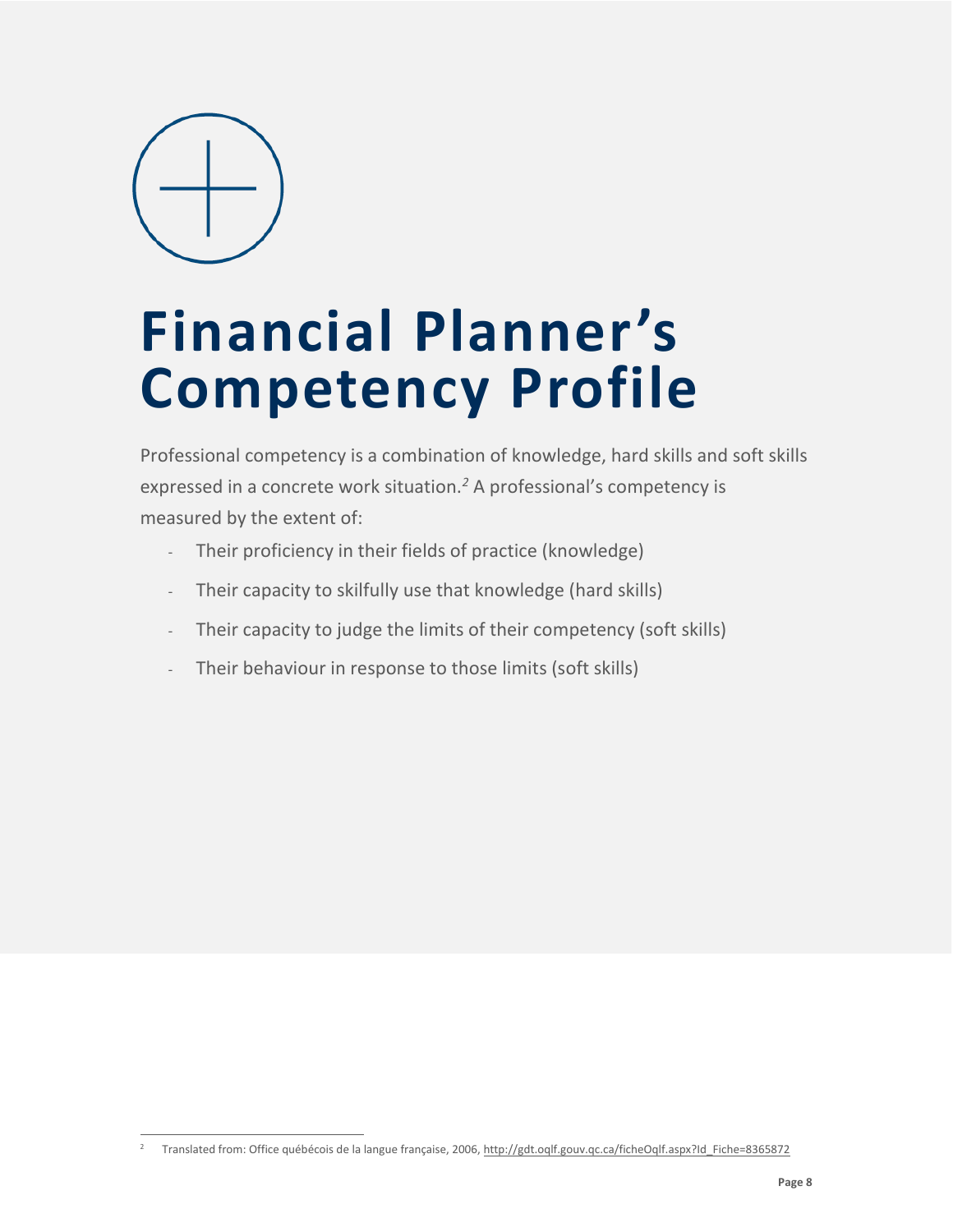# **DEFINITION OF FINANCIAL PLANNING**

Financial planning is a disciplined, multi-step process of assessing an individual's current financial and personal circumstances against his future desired state and developing strategies that help meet their personal goals, needs and priorities in a way that aims to optimize the allocation of their resources. Financial planning takes into account the interrelationships among relevant financial planning areas in formulating appropriate strategies. Financial planning areas include legal aspects, insurance and risk management, finance, taxation, investment, retirement and estates. Financial planning is an ongoing process involving regular monitoring of an individual's progress toward meeting their personal goals, needs and priorities, a re-evaluation of financial strategies in place and recommended revisions, where necessary.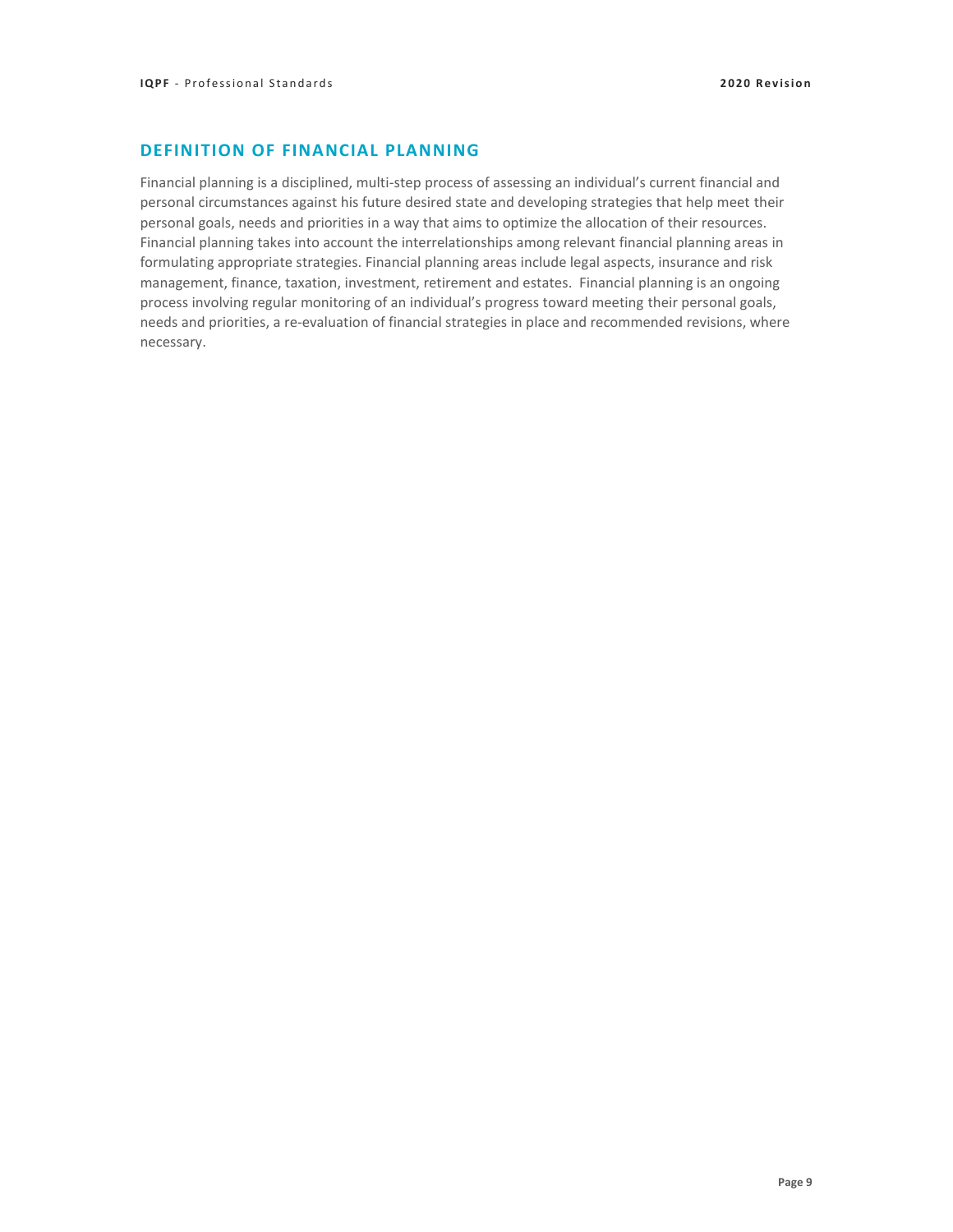# **The Competencies of Financial Planners**

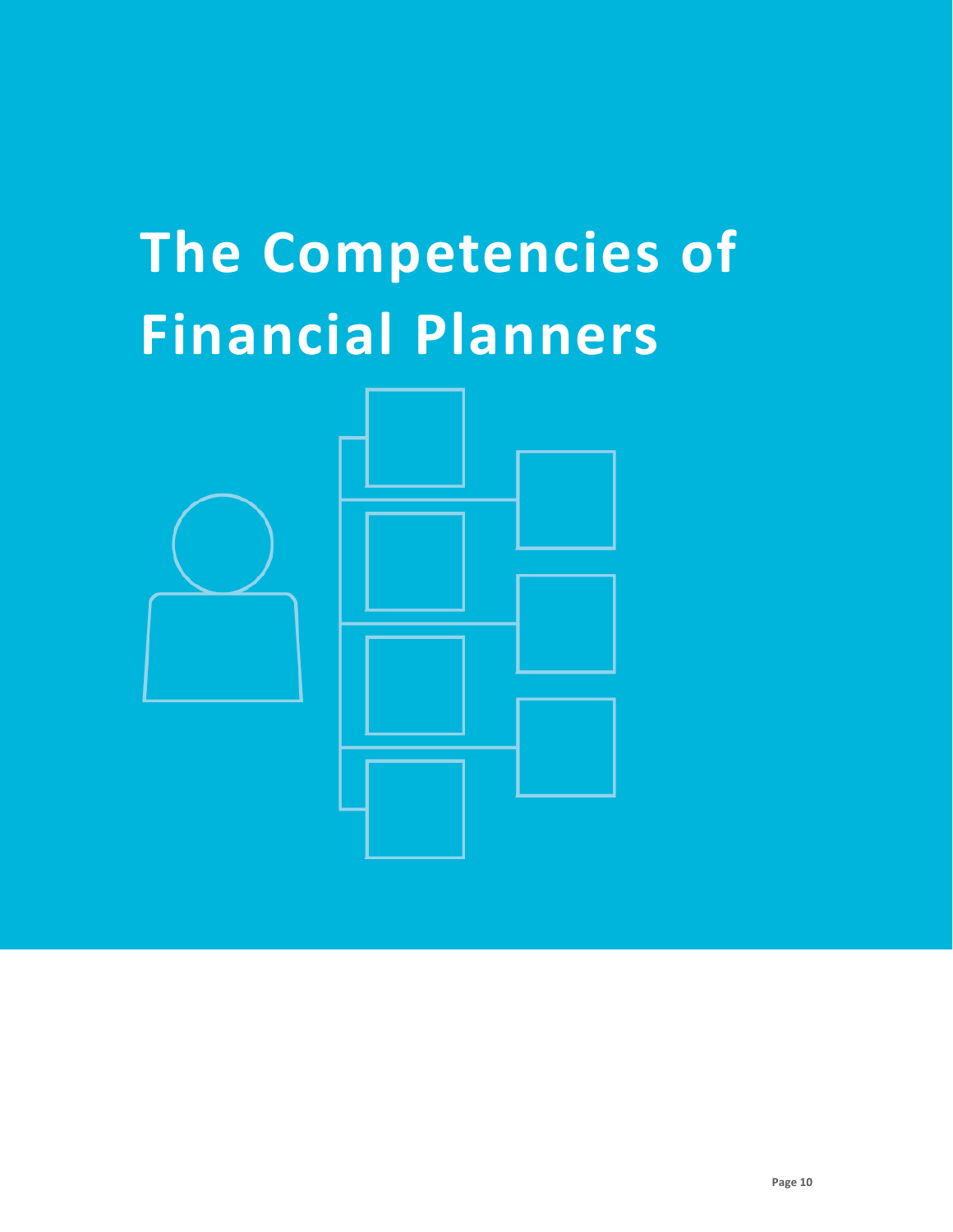#### **PROFESSIONAL SKILLS**

#### **Exercising judgment**

In the practice of their profession, financial planners must uphold all the applicable professional standards and use their judgment in circumstances that are not covered by existing standards. They must also use professional reasoning to find the solutions that are the most suitable, not only technically but also morally and ethically. Furthermore, they must recognize the limits of their competencies and confer with other professionals when required by the client's needs.

#### **Knowing how to communicate**

This essential skill encompasses attentive listening and the ability to transmit complex information in a way that is suited to the listener's level of sophistication.

This knowledge relates not just to oral communication but also written communication – knowing how to write is an essential communications skill.

#### **Behaving ethically**

Behaving with clients in a way that reflects the eight principles of professional conduct advocated by the IQPF and that upholds the Code of Ethics that governs the practice of financial planners.

# **PRACTICAL SKILLS**

## **Developing and maintaining competencies and technical knowledge in the seven financial planning areas**

The development and maintenance of good technical knowledge in all financial planning areas is the very foundation of financial planning. This knowledge comes from many different sources: basic training, professional development, professional journals and the press.

#### **Using a financial planning approach recognized by the IQPF**

The professional practice of personal financial planning combines the knowledge and competencies of the seven financial planning areas and takes into consideration the multiple interrelationships among them. To achieve this, it is essential to consistently use an approach that upholds shared *standards of practice* and to rely on a work method that encompasses the full scope of financial planning actions.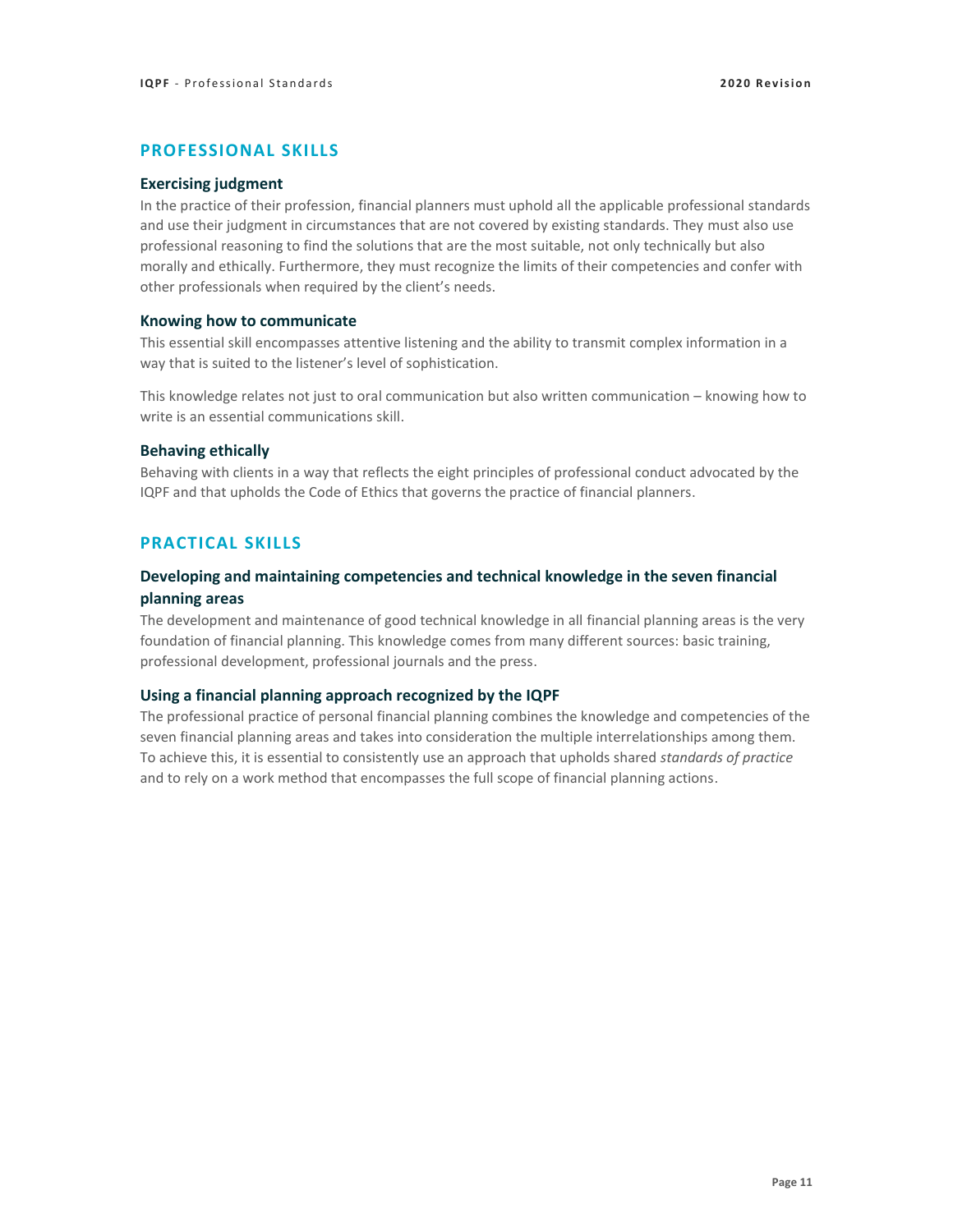

# **The Seven Financial Planning Areas**

Financial planning is a process that combines the competencies of all seven financial planning areas in order to produce a financial plan that takes account of a wide variety of interdependent factors. These financial planning areas represent knowledge and basic competencies that must be mastered in order to integrate them into the financial planning analysis process.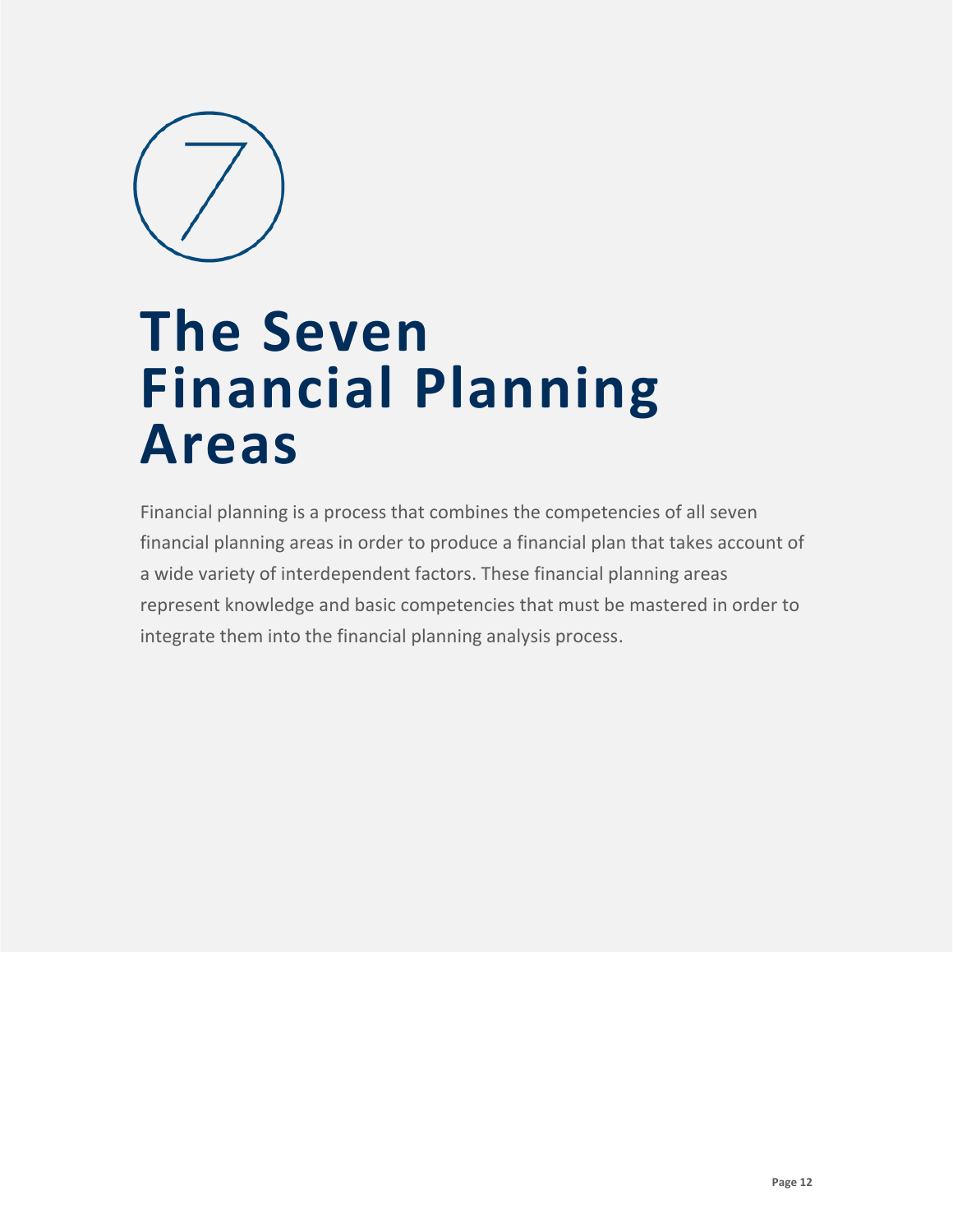

# **LEGAL ASPECTS**

Legal environment in Québec, which defines the identity, rights and obligations of Quebecers towards one another. This environment has a direct impact on the creation and preservation of financial wealth.

The knowledge related to this financial planning area is fundamental, because financial planners need to understand their clients' legal situation in order to take it into account in the analysis. This could involve financial support obligations towards a spouse or children or the right to such support, obligations to third parties, obligations or rights under shareholders' agreements, partnership agreements or trust deeds, powers of attorney or protection mandates. It is crucial to have full knowledge of the client's legal rights and obligations because these can have repercussions on the achievement of the client's goals.



#### **INSURANCE AND RISK MANAGEMENT**

Risk management consists of defining strategies to manage the client's exposure to unexpected financial losses, such as those that occur due to death, health problems or property damage. The financial planner compares the risks to which the client is exposed to the client's available assets and the insurance coverage in place, in order to evaluate shortfalls and prioritize risk management needs. Insurance concepts are complex and form an integral part of this financial planning area.



#### **FINANCE**

This area focuses on the client's current and future financial situation. It is characterized by the client's net worth, cash flow and budget. Financial math skills are important for this area and constitute the basis of financial planning, which is rooted in the time value of money.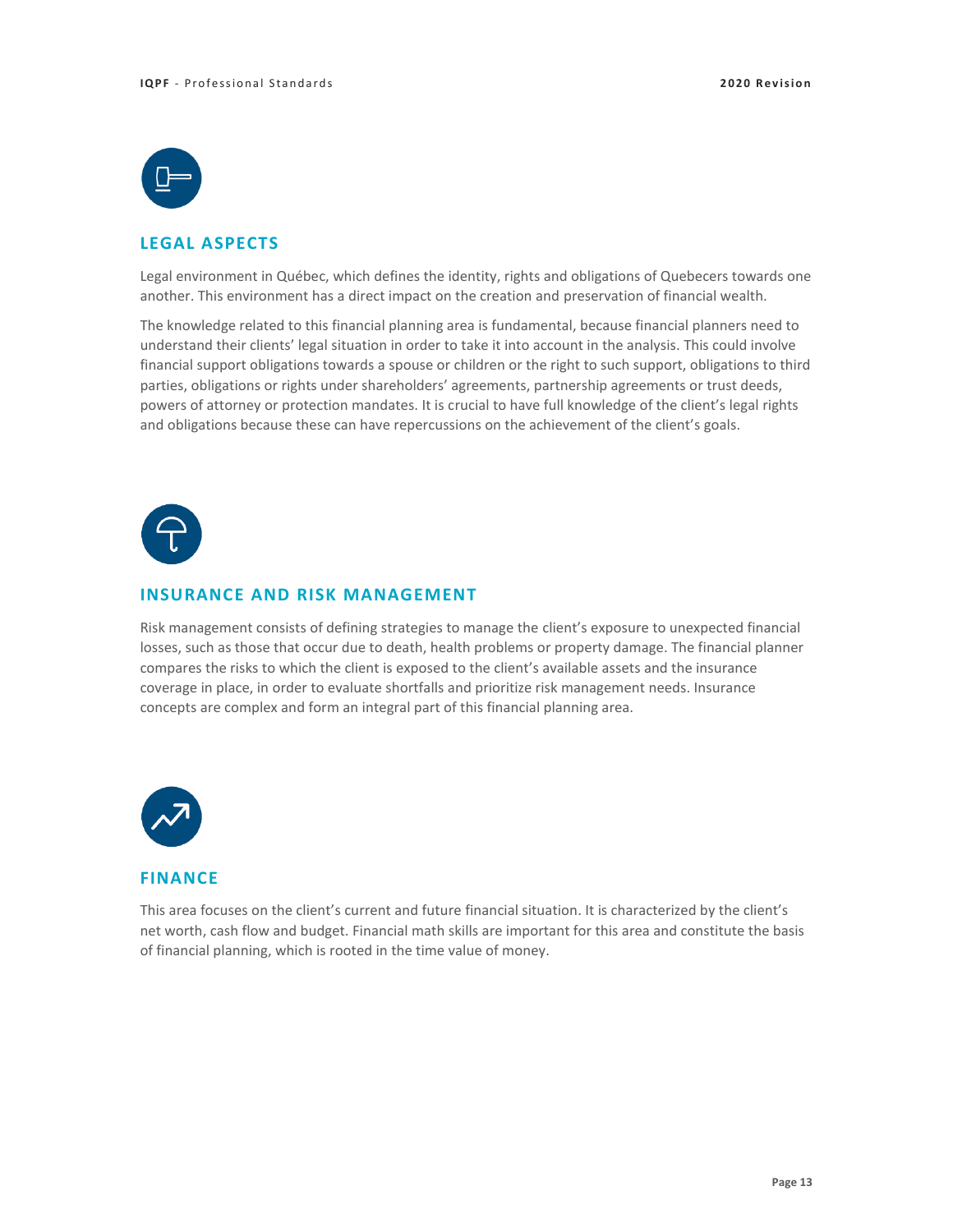

# **TAXATION**

Taxation focuses on understanding the tax obligations of taxpayers and how to organize them to keep the client's family tax burden at a minimum, in particular by using personal or business tax deferral mechanisms. Taxation is an important financial planning area because most financial decisions have tax repercussions, which highlights the need to include these concepts in the analysis of all situations covered by financial planning, not solely the taxation situation.



# **INVESTMENT**

This financial planning area looks at the best way to manage the client's income-producing assets, based on the client's past experience, personality, objectives, time horizon, risk tolerance and income needs. The process includes an examination of investments held by the client at a given date, not only cash, bonds and shares, but also land and other real estate assets.



## **RETIREMENT**

This financial planning area requires in-depth knowledge of tax and social programs related to retirement and retirement planning, including retirement savings tax breaks, government benefits and employer pension benefits.



# **ESTATES**

Legal issues that influence the transfer and preservation of a person's property and assets on their death.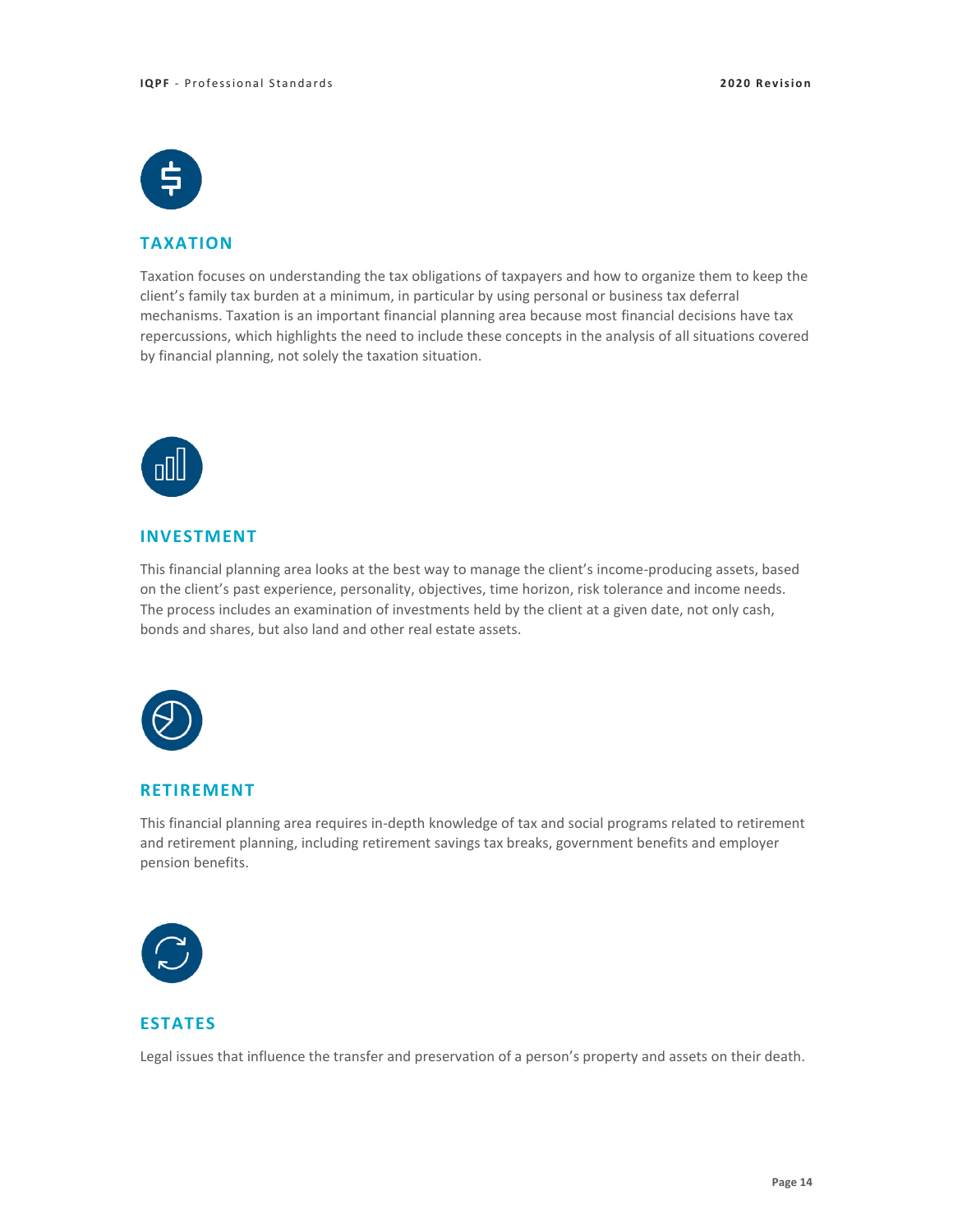# **Standards of Practice**

The *Standards of practice* describe the process to follow each time financial planning services are offered, not only when a financial planning report is presented.

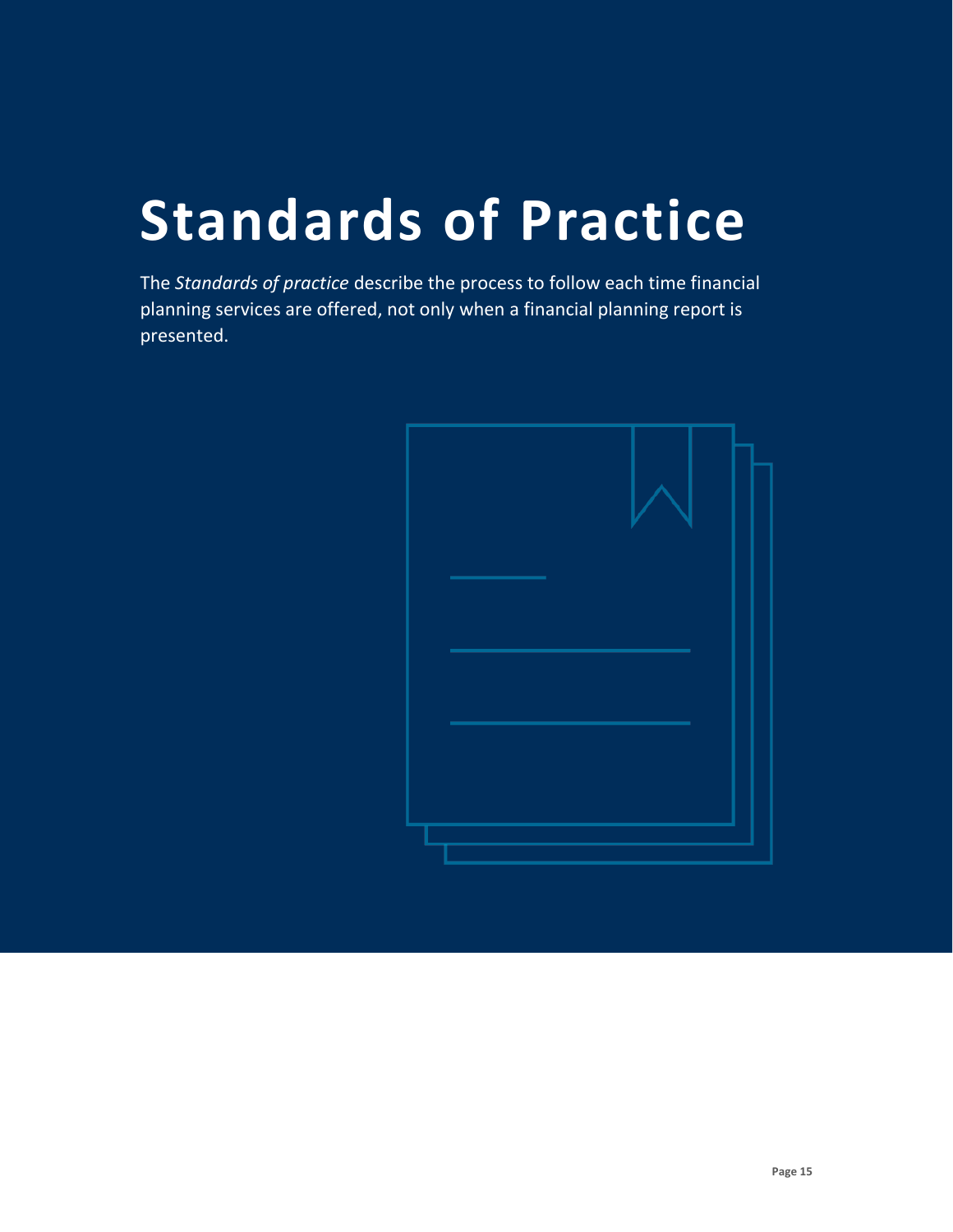# **EXPLAIN THE ROLE OF THE FINANCIAL PLANNER AND THE VALUE OF THE FINANCIAL PLANNING PROCESS**

Ensure the client understands the role of a financial planner and the value of the process of financial planning in identifying and meeting the client's personal goals, needs and priorities, as well as in the achievement of his goals.

#### **DEFINE THE TERMS OF THE ENGAGEMENT**

Work with the client to define the scope of the financial planning engagement, whether it is the initial engagement or an update.

#### **IDENTIFY THE CLIENT'S GOALS, NEEDS AND PRIORITIES**

Discuss the client's personal goals, needs and priorities before identifying possible strategies or making recommendations.

# **GATHER THE CLIENT'S INFORMATION**

Gather sufficient quantitative and qualitative information relative to the engagement before identifying possible strategies or making and implementing recommendations.

## **ASSESS THE CLIENT'S CURRENT SITUATION**

Evaluate the client's financial situation and identify strengths and weaknesses, perform required calculations, develop appropriate projections, and analyse and integrate the resulting information relative to the client's goals, needs and priorities.

# **IDENTIFY AND EVALUATE APPROPRIATE FINANCIAL PLANNING STRATEGIES**

Identify and evaluate possible strategies to achieve the client's goals, keeping their needs and priorities in mind.

#### **DEVELOP THE FINANCIAL PLANNING RECOMMENDATIONS**

Develop recommendations in order of priority, to help the client achieve their goals, keeping their needs and priorities in mind and working to optimize their financial situation.

# **COMPILE AND PRESENT THE RECOMMENDATIONS AND SUPPORTING RATIONALE**

Present the recommendations and their rationale so that the client can make an informed decision.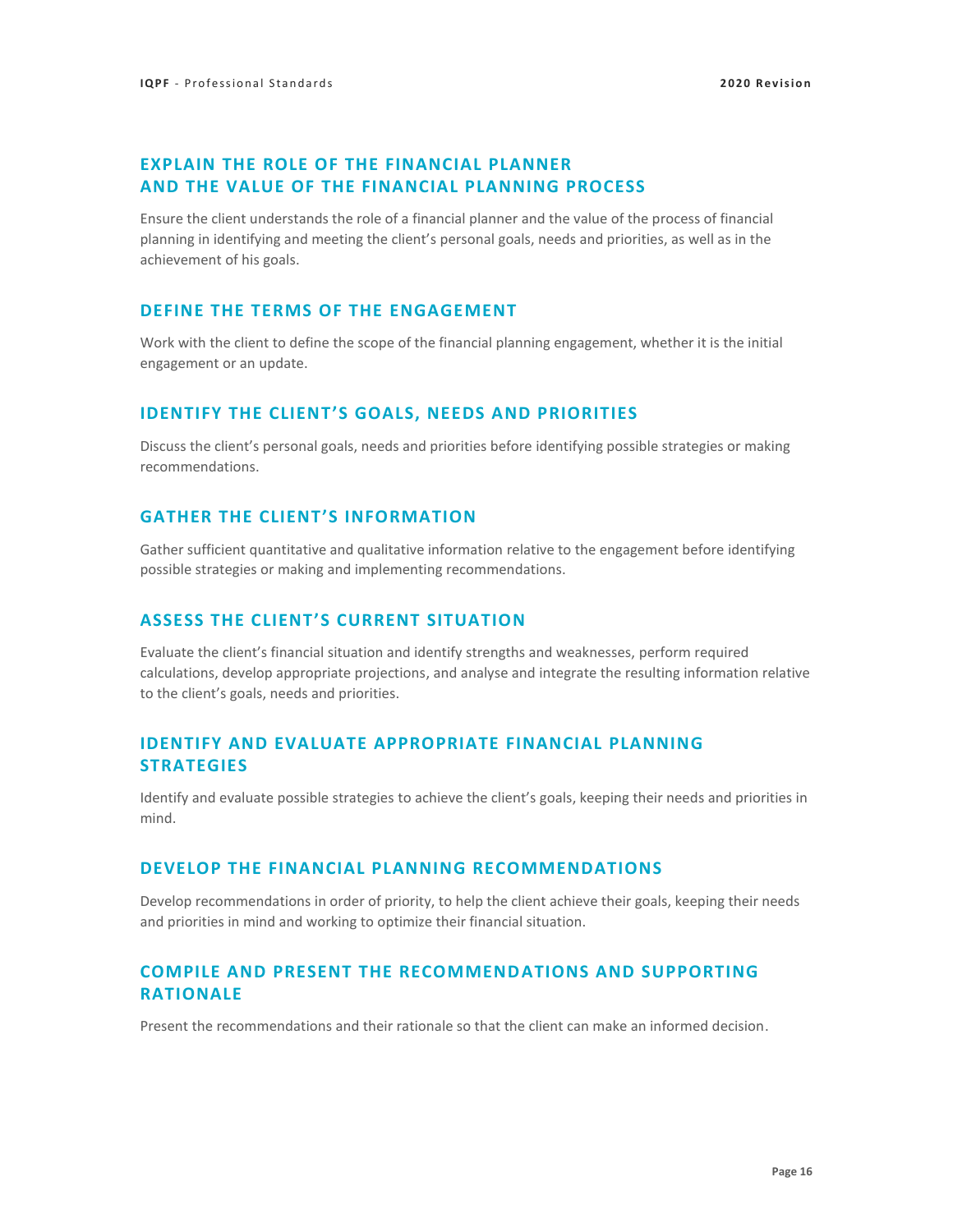# **DISCUSS IMPLEMENTATION ACTIONS, RESPONSIBILITIES AND TIME FRAMES**

Gain the client's agreement on the implementation actions, the people who will be responsible for the various steps of the plan and the time frame. Remind the client of the importance of regularly reviewing and following up on their objectives, needs and priorities, either periodically or as required when a change occurs in their personal situation or environment.

#### **IMPLEMENT THE RECOMMENDATIONS**

Take the measures required to put into action the recommendations that the financial planner agreed to carry out.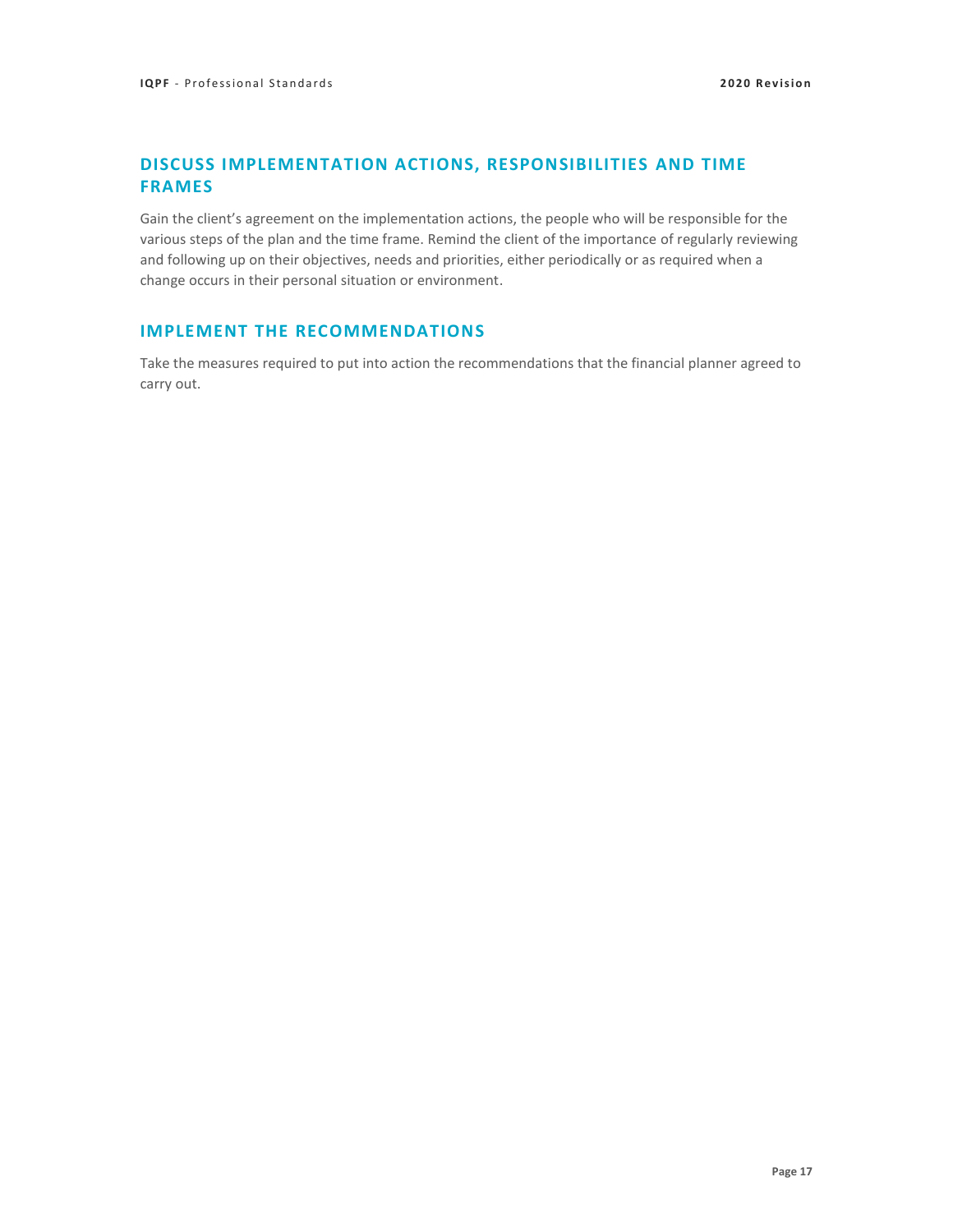

# **Situational integration framework**

The challenge facing financial planners is integrating all their knowledge and competencies in the financial planning areas in the analysis of their client's situation. To be aware of the domino effect of a recommendation and know how to manage it, financial planners have to maintain an overview of the client's situation throughout the process and establish benchmarks to circumscribe their analysis.

This integration framework guides the analysis of six situations that cover the various aspects of a person's life. It combines the knowledge and competencies related to the seven financial planning areas in a structured and logical fashion in order to draw a three-dimensional portrait of a person or family's financial reality.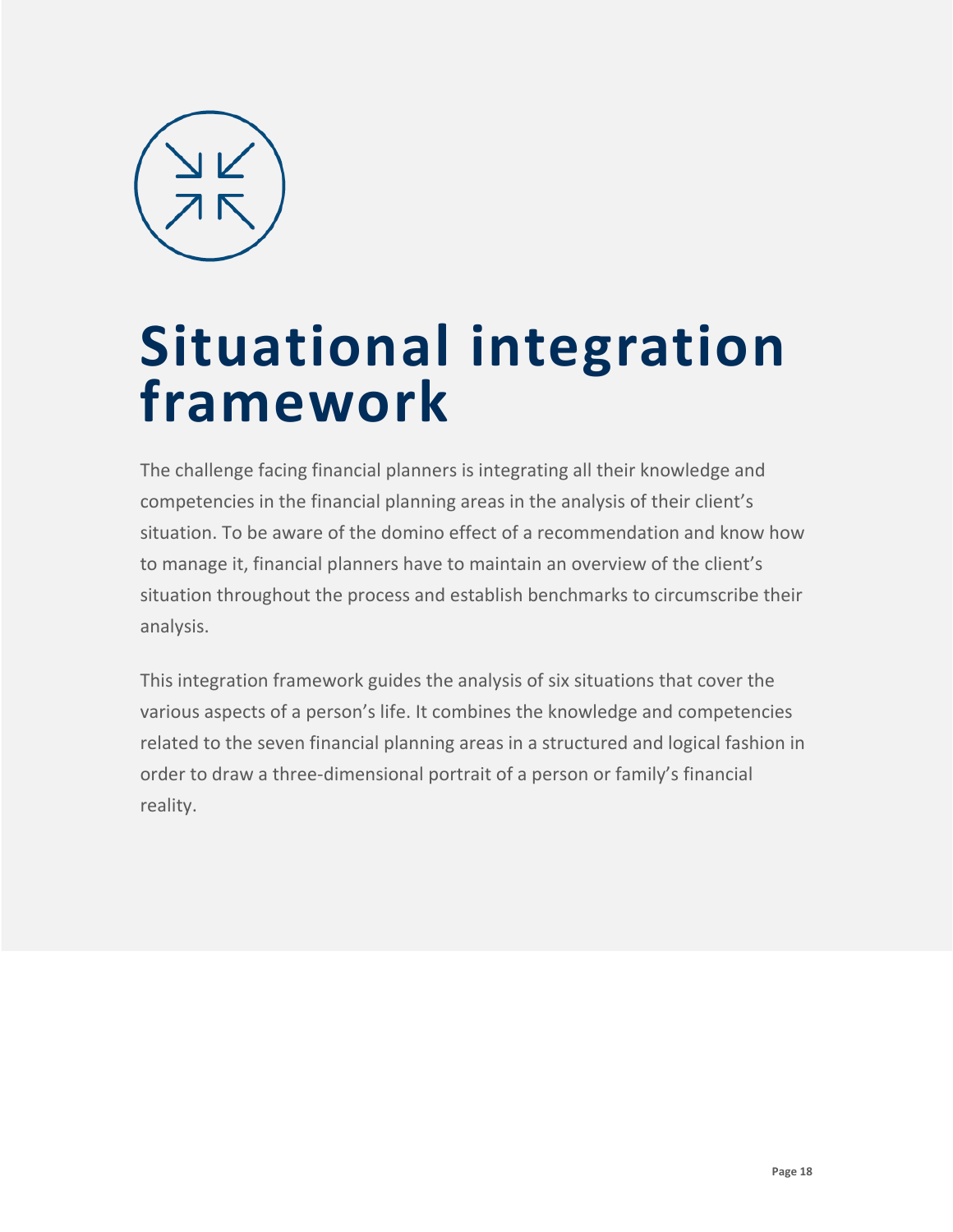# **Six situations covered by integrated personal financial planning**

## **PERSONAL AND FAMILY SITUATION**

This situation reveals the rights and obligations arising from the structure of the client's household (marriage, civil union, de facto union, de facto separation, etc.), as well as those arising from a contract made personally, such as agreeing to be a trustee, administrator (tutor, curator, mandatary, etc.) or the liquidator of an estate. The analysis of this situation is especially likely to call on knowledge and technical competencies in the following financial planning areas: legal aspects and, to a lesser degree, estates and taxation.

#### **FINANCIAL SITUATION**

This situation relates to the client's savings, consumption and borrowing habits, and it is analysed by drawing up an overall portrait of the client's financial situation on a given date. This portrait is summed up in the net worth determined in the personal balance sheet. The probable progression of the client's net worth depends on the client's savings capacity, which can be quantified through a budgetary analysis measuring the difference between available income and expenses. The optimal use of budget surpluses increases the growth rate of the net worth, along with efficient management of income-producing assets. The analysis of this situation is especially likely to call on knowledge and technical competencies from the following financial planning areas: finance, investment, taxation, retirement, insurance and risk management.

## **TAX SITUATION**

This is where the client's taxpayer status is identified (employee, self-employed, member of a partnership or shareholder of a private corporation), along with the status of the taxpayers around the client, such as family members, corporations, partnerships or trusts the client plays a role in. An examination of the client's tax documents allows the financial planner to find any tax inefficiencies and determine whether additional actions could reduce or defer taxation, such as deducting additional expenses or splitting income with family members. The analysis of this situation is especially likely to call on knowledge and technical competencies from the following financial planning areas: taxation, legal aspects, finance, investment.

#### **PROTECTION SITUATION**

This situation examines all the protection mechanisms at the client's disposal to offset the financial or legal consequences of problems related to their own health, the health of their family members or their inability to take care of themselves or manage their assets. Strategies should be presented to optimize the client's situation or compensate for any negative differences. The analysis of this situation is especially likely to call on knowledge and technical competencies from the following financial planning areas: insurance and risk management, legal aspects, finance, investment, retirement, taxation.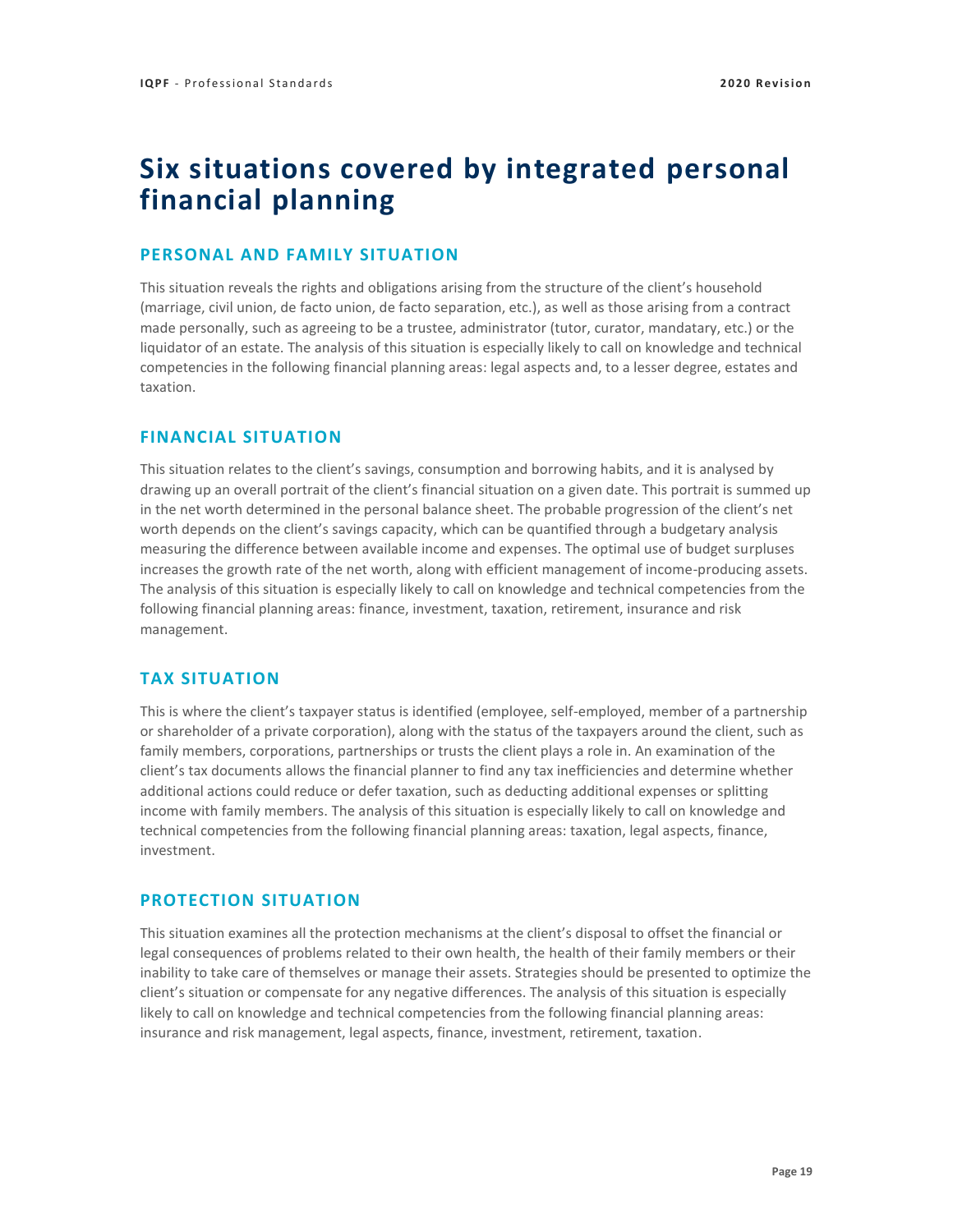#### **RETIREMENT SITUATION**

Analysing the retirement situation involves a multitude of data in order to accurately evaluate the current savings situation and the projected situation in retirement, to determine the savings efforts required to achieve the client's goals. The client's various sources of income should be examined and included in the analysis, which should be based on realistic assumptions concerning the return on investments, long-term inflation and the probability of survival well beyond life expectancy. The analysis of this situation is especially likely to call on knowledge and technical competencies from the following financial planning areas: retirement, taxation, finance, investment, legal aspects, insurance and risk management.

### **SITUATION AT DEATH**

The goal of this analysis is to evaluate the legal, tax and financial repercussions of death, to measure the consequences for the family's or partners' general financial situation and to identify strategies that may improve the situation of the heirs or achieve wealth transfer objectives. The financial planner must not only determine whether the value transferred to the universal heirs is sufficient but also ensure that the heirs in question are the ones that the client wishes to protect or benefit. The analysis of this situation is especially likely to call on knowledge and technical competencies from the following financial planning areas: insurance and risk management, legal aspects, estates, taxation, finance, retirement.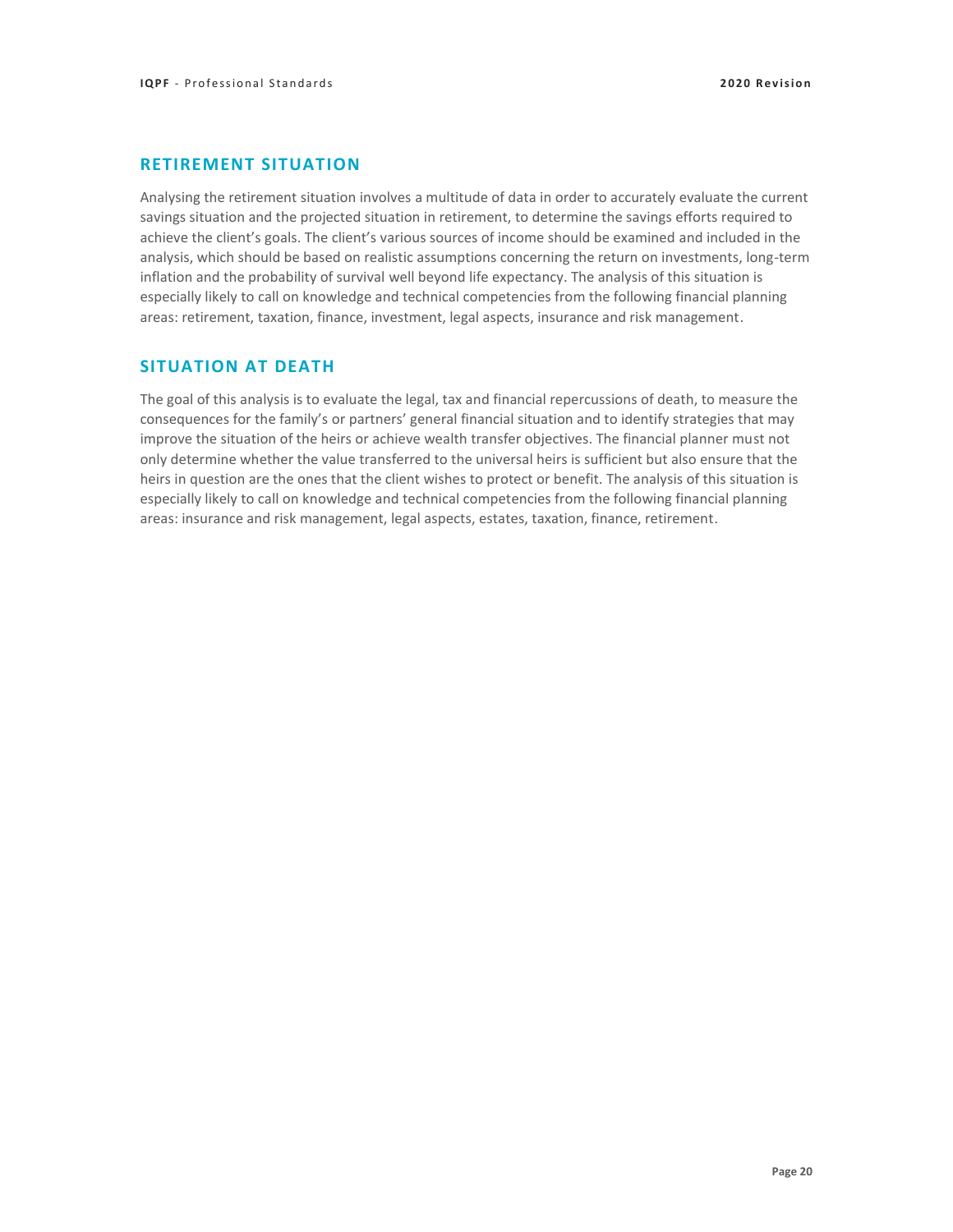# **Situational integration framework – A Practical Guide**

For personal financial planning to be recognized, the general public needs to have a clear understanding of what it entails. This will require a certain level of uniformity in the provision of services.

Furthermore, the scope of intervention is so broad that standards of service provision are essential both to guide financial planners and to ensure that clients have reasonable expectations concerning the services they can expect to receive.

The financial planner must take the time to clearly define with the client the extent of the engagement being made and agree on the objectives to achieve. The financial planner gathers the required information by questioning the client and obtaining all the documentation deemed necessary.

For every situation covered by the engagement, the financial planner uses knowledge and competencies from the seven financial planning areas to evaluate the client's situation at a given date and quantify any differences between its probable evolution and the objectives. Finally, the financial planner takes the client's priorities and issues into account to identify resource optimization strategies to allow the client to achieve their goals or simply improve their situation.

This practical guide examines every integrated personal financial planning situation. These standards offer further detail on the two following steps of the financial planning process:

- Assess the client's situation at a given date
- Identify and evaluate appropriate strategies

This analysis process will help financial planners recommend the most suitable strategies by guiding the client, if required, toward the appropriate resources.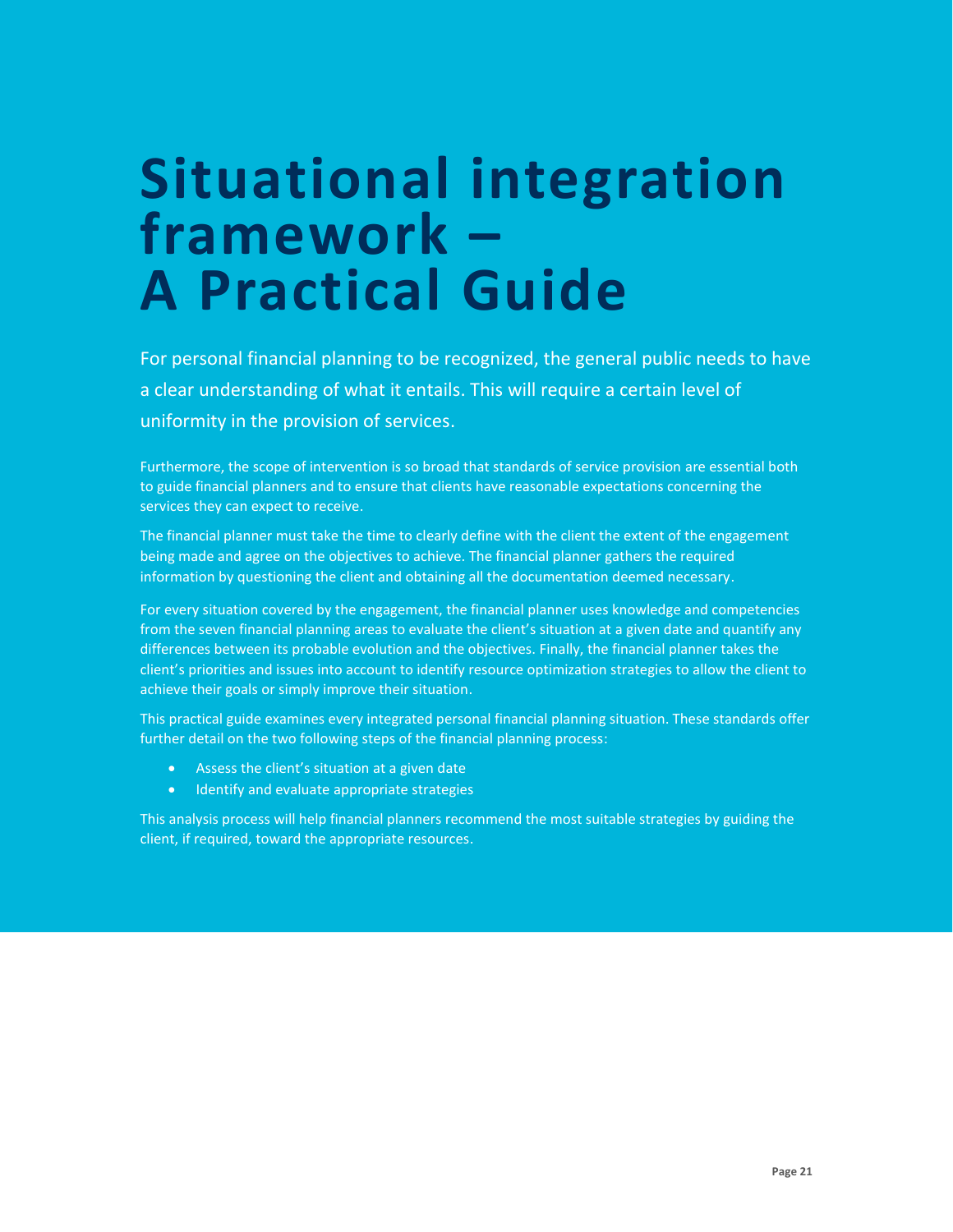

# **PERSONAL AND FAMILY SITUATION**

#### **The financial planner draws up a portrait of the client's situation, taking note of:**

- Family ties
- Matrimonial situation
- Division of household financial responsibilities (*budget responsibility*)
- Citizenship and place of residence
- Professional activities
- Any other personal responsibilities, including those arising from legal deeds
- Potential changes identified by the client (*changes may be related to the matrimonial situation, place of residence or professional activities*)
- Any other factor relevant to the client's goals

#### **The financial planner informs the client about:**

- Rights and obligations arising from the established portrait
- Effects arising from the potential changes the client has identified, if applicable
- Any differences between the current situation and the client's goals

#### **Emphasizing the advantages and disadvantages, the financial planner presents:**

• Appropriate strategies that will allow the client to achieve the goals or improve the situation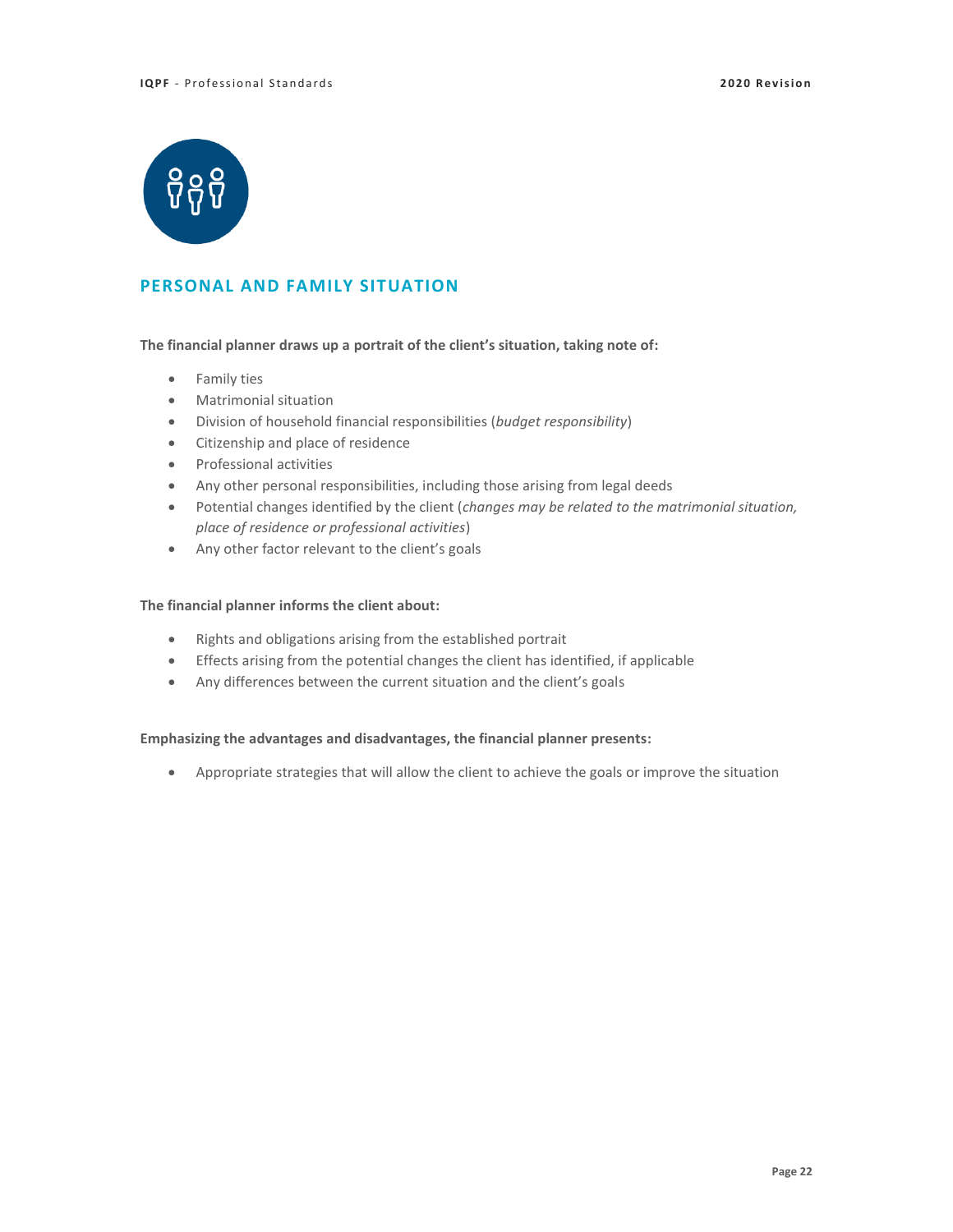

# **FINANCIAL SITUATION**

#### **The financial planner draws up a portrait of the client's situation, taking note of:**

- Net worth and the characteristics of items in the personal balance sheet (*characteristics of locked-in retirement savings and unseizability of certain accounts should be mentioned)*
- Budget information
- Cost of living
- Savings capacity
- Debt
- Cash required to cover unexpected situations *(emergency fund)*
- Investor profile
- Asset allocation
- Any other factor relevant to the client's goals

#### **The financial planner informs the client about:**

- The sufficiency or insufficiency of the emergency fund
- The results of the budget analysis *(surplus, deficit, balance)*
- Probable changes in net worth
- The reasonability of the debt level
- Resources to allocate to the achievement of specific plans and their feasibility, if applicable
- Any differences between the investor profile and the asset allocation

- Options for creating or adjusting the emergency fund
- Debt management strategies
- Strategies for bringing the asset allocation into line with the investor profile
- Budget management strategies
- Strategies for achieving goals or improving the financial situation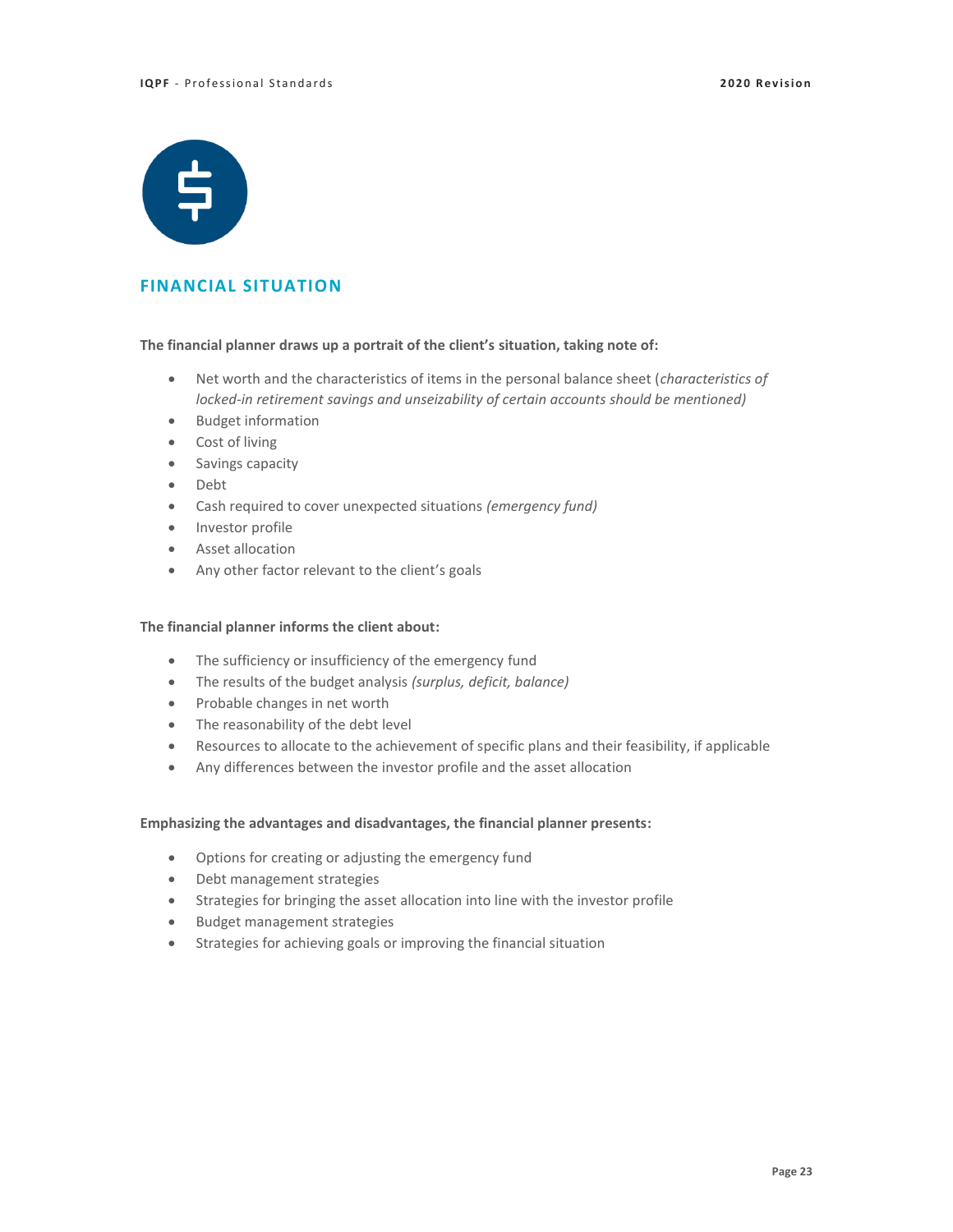

# **TAX SITUATION**

#### **The financial planner draws up a portrait of the client's situation, taking note of:**

- Professional status *(employee, business person, retiree, student, etc.)*
- Source and amount of annual income
- Method of income tax payment
- Marginal and effective tax rate and their projected changes
- Social benefits programs that could be affected by a change in net income *(effect on effective marginal taxation rate - EMTR)*
- Various taxpayers to be considered *(family members, corporation, trust, etc.)*
- Particular characteristics of family members *(disability, financial dependence, non-resident of Canada, etc.)*
- Deductions or credits the client may be eligible for
- Relevant historical tax data *(such as net capital losses)*
- Foreign assets
- Tax compliance items that may have been omitted
- Possible financial transactions between non arm's length parties
- Any other factor relevant to the client's goals

#### **The financial planner informs the client about:**

- The adequacy (or inadequacy) of the tax strategies in place, in light of the client's goals
- Potential risks related to the business structure

- Solutions for reducing the family tax burden
	- o Income splitting, paying family members for contributions to the operation of a business, capital gains exemption for principal residence, etc.
- Options for optimizing the taxation of investments
- Options for optimizing the business structure
- Options for optimizing compensation
- Ways to put things in order for the tax authorities
- Any other strategy relevant to achieving the client's goals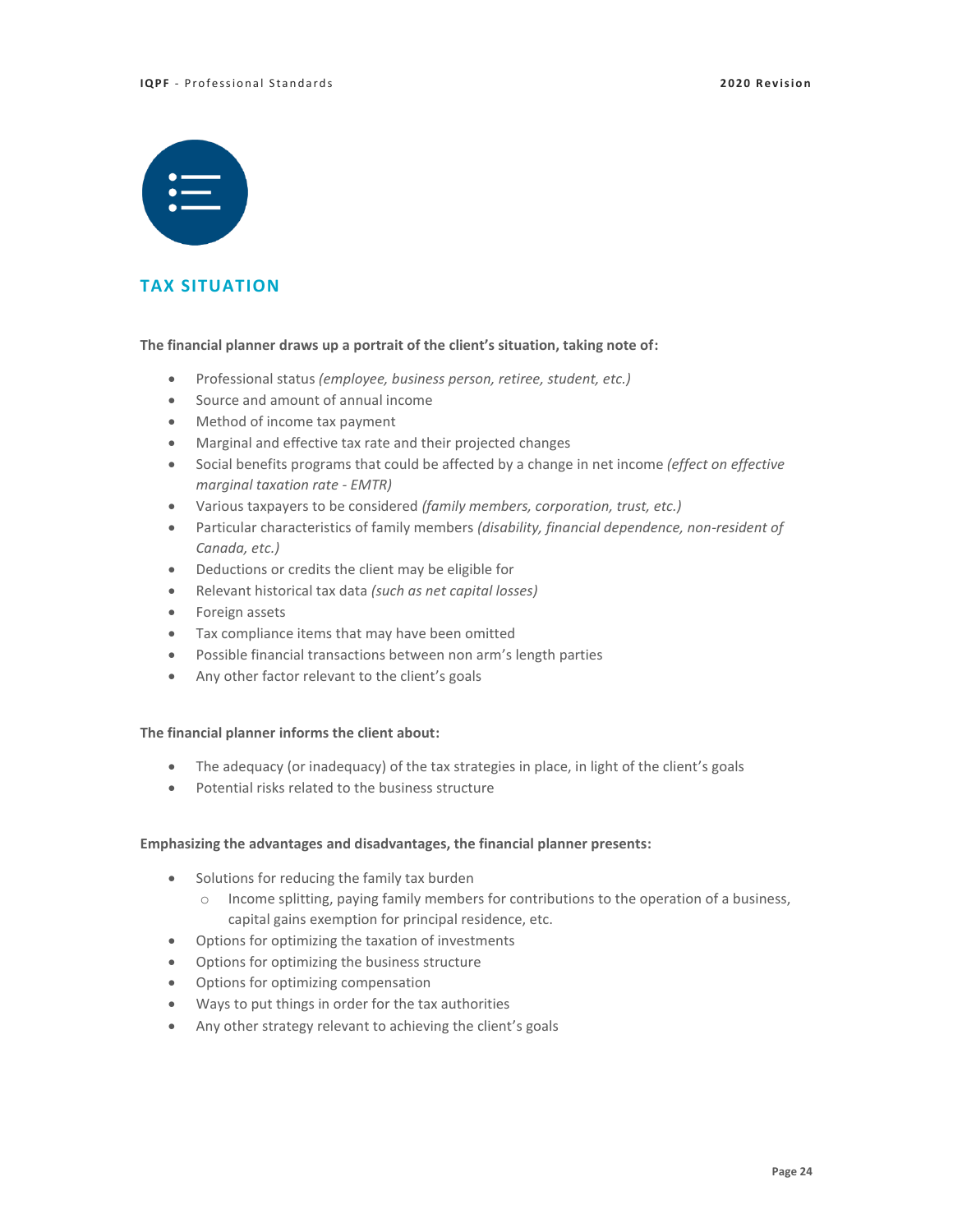

# **PROTECTION SITUATION**

#### **The financial planner draws up a portrait of the client's situation, taking note of:**

- Sickness and accident insurance protection
- Capacity to deal with a period of disability
- Situation that would arise if the client were unable to make decisions about asset management and personal care
- Any other factor relevant to the client's goals

#### **The financial planner informs the client about:**

- The sufficiency (insufficiency) of the sickness or accident insurance coverage
- The adequacy (inadequacy) of the legal documents in the event of disability or incapacity *(for example, protection mandate, buy-sell agreement, cohabitation agreement)*

- Legal documents to draw up to remedy identified problems
- Types of insurance coverage that could make up for identified imbalances
- Protection strategies for the business in the event of a disability
- Any other strategy relevant to achieving the client's goals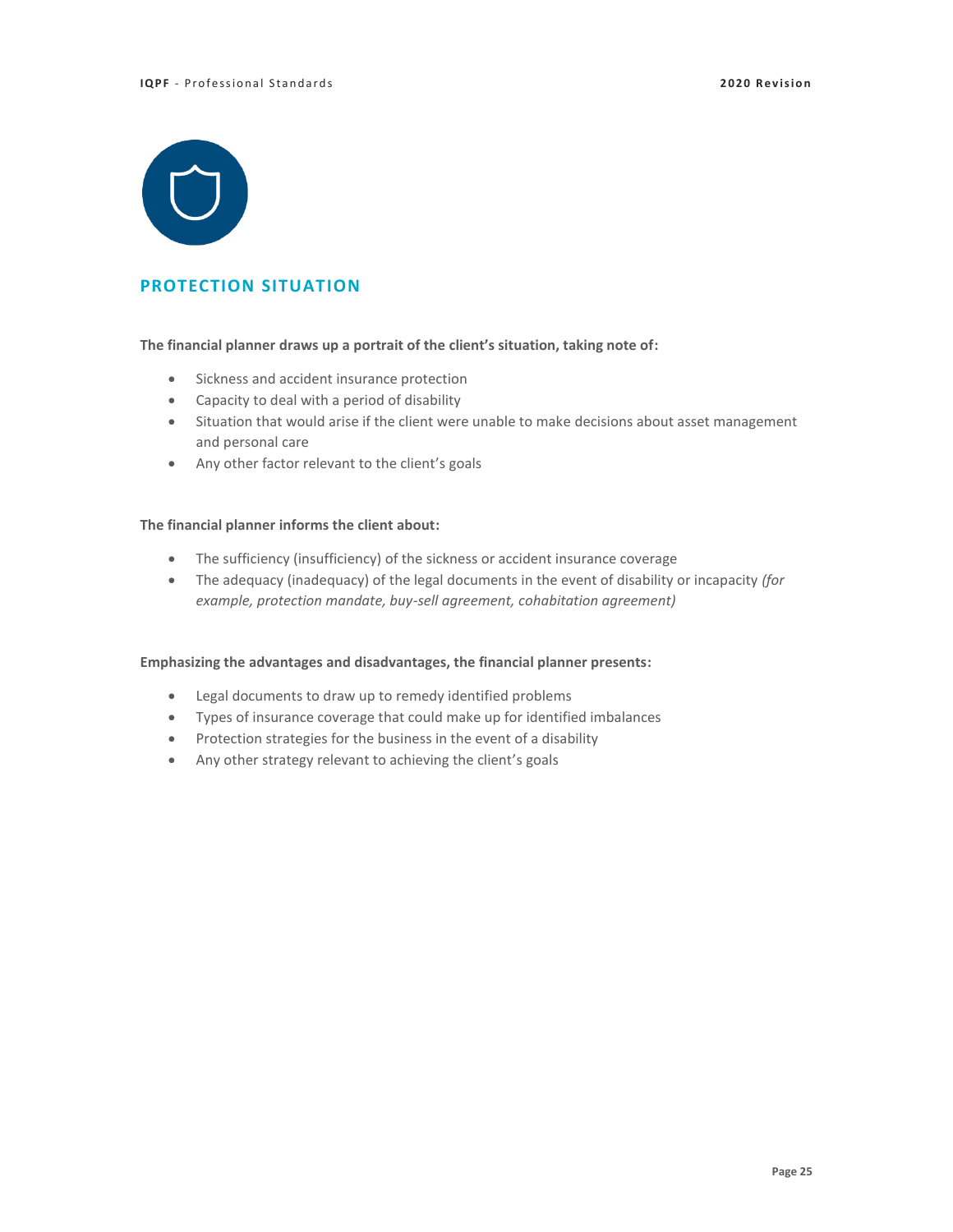

# **RETIREMENT SITUATION**

#### **The financial planner draws up a portrait of the client's situation, taking note of:**

- Savings accumulated for retirement in various savings vehicles
- Annual retirement savings
- Different sources of retirement income and their characteristics *(pension plans, annuities, rent or other royalties)*
- The cost of living in retirement and its variations
- Any other factor relevant to the client's goals

#### **The financial planner informs the client about:**

- The feasibility of the retirement plans in light of the current situation
- Changes to make up for possible shortfalls

- Optimal allocation strategies for retirement savings
- Cashing out strategies for retirement capital that take into account, in particular, eligibility for social benefits programs
- Financial strategies for managing survival risk
- Any other strategy relevant to achieving the client's goals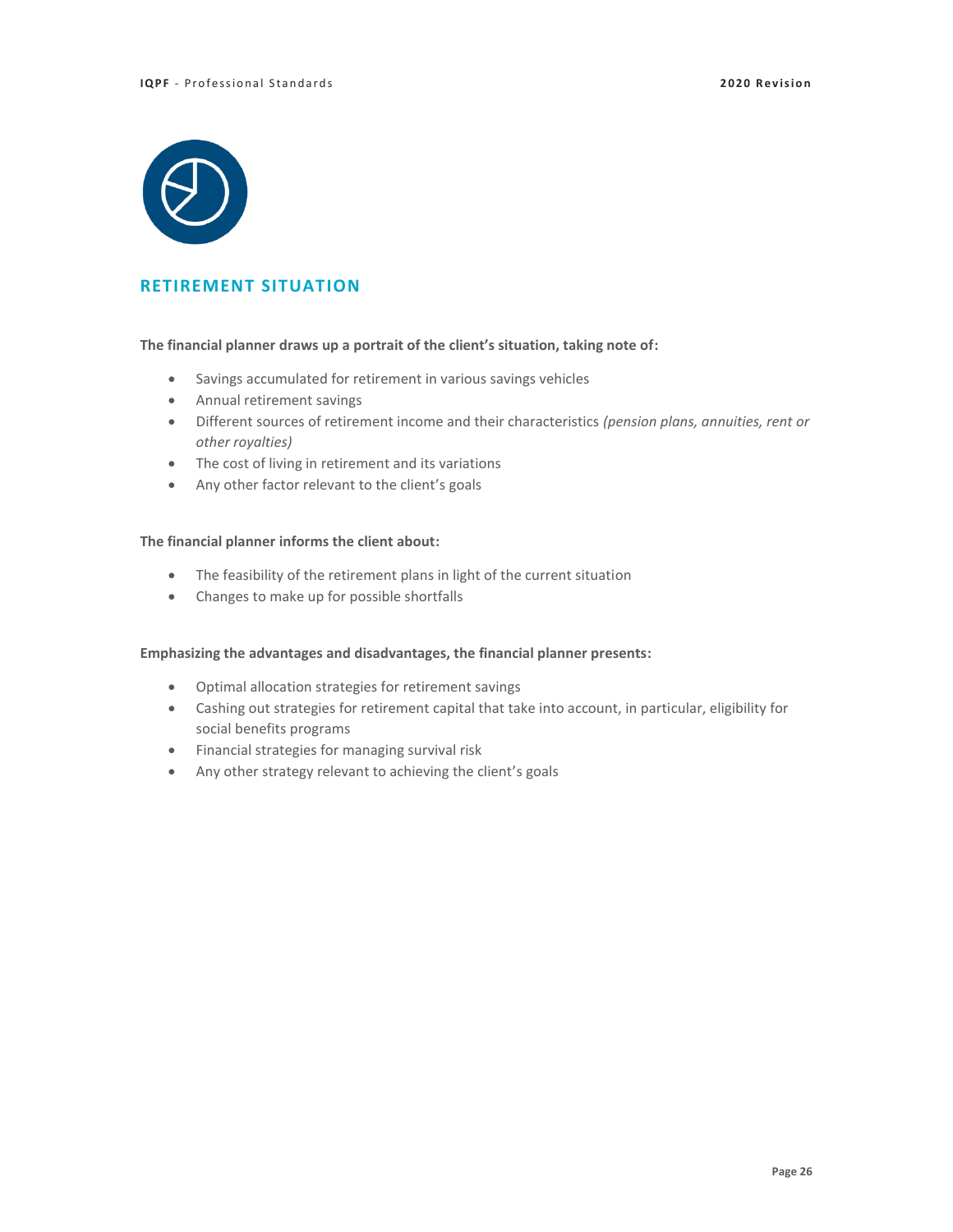

# **SITUATION AT DEATH**

#### **The financial planner draws up a portrait of the client's situation, taking note of:**

- Needs of dependants and spouse
- Spouse and dependants' capacity to manage their assets
- Life insurance coverage on the client's life
- Devolution of assets in the event of death
- Taxes payable on death
- Value of estate assets and assets transferred through beneficiary designations
- Cash position of the estate and cash available to the heirs
- Pensions and benefits available to the survivors
- The existence of agreements affecting certain assets
- Any other factor relevant to the client's goals

#### **The financial planner informs the client about:**

- The alignment of the desired asset transfer and the transfer that will actually occur
- The alignment of life insurance and annuities features and needs
- Any shortfall in financial resources in light of the estate goals

- Devolution strategies that ensure wishes are met
- Different ways to transfer life insurance proceeds *(including annuities)*
- Tax optimization strategies to reduce the taxes payable on death and in subsequent years
- Strategies to make up for any discrepancy between the situation at the time of analysis and the estate goals
- Control strategies for bequeathed assets
- Business transfer strategies
- Any other strategy relevant to achieving the client's goals